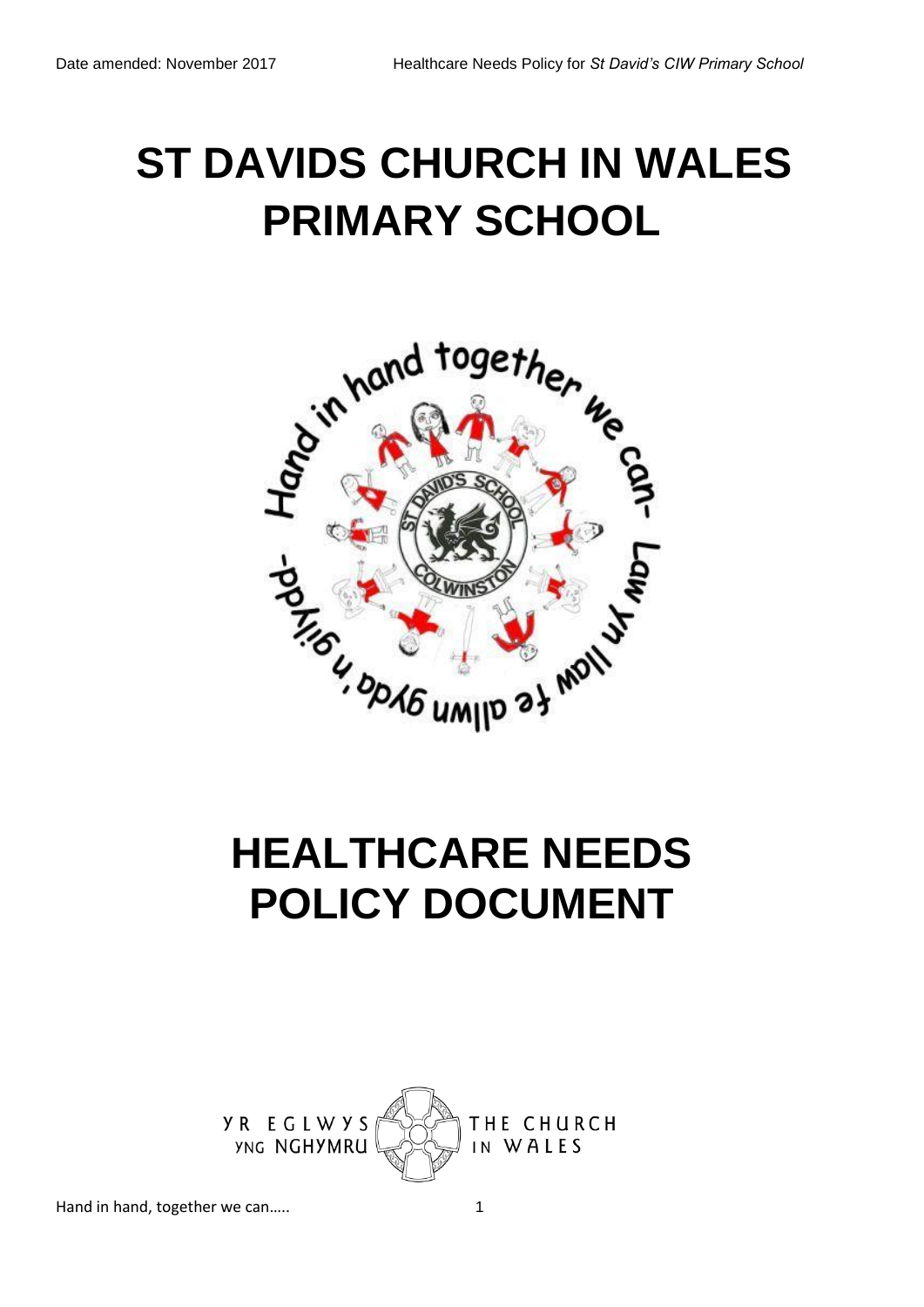| Date amended: November 2017 | Healthcare Needs Policy for St David's CIW Primary School |                                   |  |  |  |  |
|-----------------------------|-----------------------------------------------------------|-----------------------------------|--|--|--|--|
| Date of issue:              | <b>Review date:</b><br>November 2018<br>November 2017     |                                   |  |  |  |  |
| <b>School's address:</b>    | Colwinston Village, Vale of Glamorgan, CF71 7NL           |                                   |  |  |  |  |
| School's phone number:      | 01656 656447                                              |                                   |  |  |  |  |
| School's email address:     |                                                           | stdavidsps@valeofglamorgan.gov.uk |  |  |  |  |
| <b>Website address:</b>     | http://www.stdavidscwprimaryschool.co.uk/school-policies  |                                   |  |  |  |  |
| Name of person              | <b>Mrs Ceri Hoffrock</b>                                  |                                   |  |  |  |  |
| responsible for policy:     | (Headteacher)                                             |                                   |  |  |  |  |
| Date ratified by            | 30th November 2017<br><b>Wendy Gordon</b><br>Governor     |                                   |  |  |  |  |
| <b>Governors:</b>           | Link:                                                     |                                   |  |  |  |  |

# **1. Key Principles**

1.1 St David's is an inclusive community that welcomes and supports pupils with medical conditions and provides them the same opportunities as others at school (both school based and out-of-school) as other pupils.

1.2 No child will be denied admission or prevented from taking up a place in this school because reasonable arrangements for their medical condition have not been made. If there are any concerns in the implementation of the policy relating to safeguarding, the school will follow safeguarding procedures.

1.3 St David's staff and Governors aim for all pupils to achieve their full potential as

- *ambitious, capable learners, ready to learn throughout their lives*
- *enterprising, creative contributors, ready to play a full part in life and work*
- *ethical, informed citizens of Wales and the world*
- *healthy, confident individuals, ready to lead fulfilling lives as valued members of society*

1.4 We recognise that healthcare issues affect each learner individually and without support to minimise disruption or barriers to their education, may have an impact on their quality of life and future chances. Therefore, staff and governors are committed to arrangements that ensure all learners can access and enjoy the same opportunities, (including trips and physical education),

1.5 We aim to properly support learners with healthcare needs so that they have full access to education, ensuring that they have the skills and knowledge to manage everyday life as independently as they can and are ready to lead fulfilling lives as valued members of society.

1.6 The governing body will ensure that arrangements are in place to support learners with healthcare needs.

1.7 Staff will consult the relevant professionals, learners and parents to ensure the needs of the learner with healthcare needs are properly understood and effectively supported.

1.8 Arrangements will also consider any wider safeguarding duties while seeking to ensure:

- Staff understand and work within the principles of inclusivity
- Lessons and activities are designed in a way which allows those with healthcare needs to participate fully.
- Training, so that staff understand their role in supporting learners with healthcare needs
- Staff feel confident they know what to do in a healthcare emergency
- Staff are aware of the needs of their learners through the appropriate and lawful sharing of the individual learner's healthcare needs.
- Whenever appropriate, learners are encouraged and supported to take responsibility for the management of their own healthcare needs.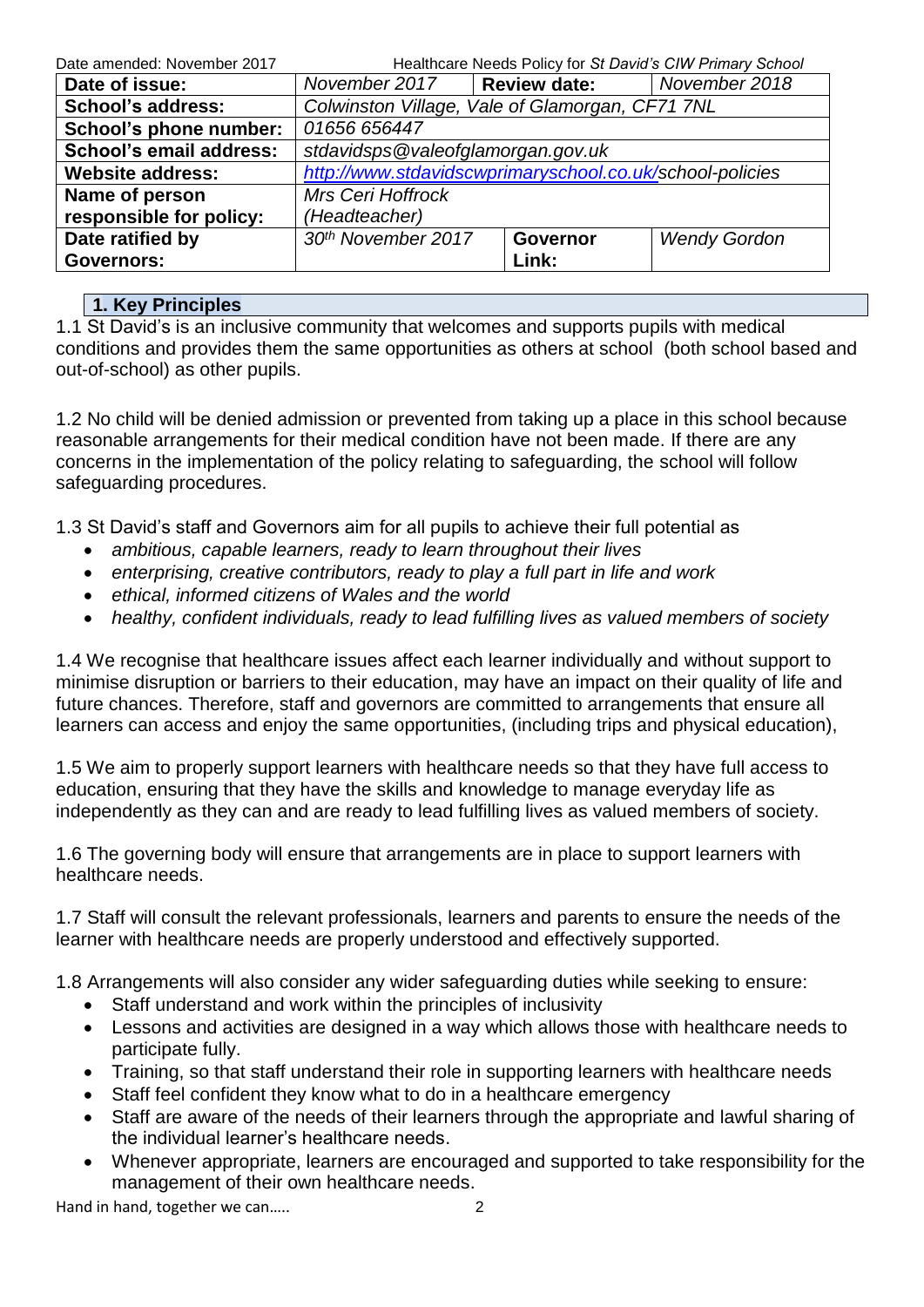# **2. School's Legal Requirements**

2.1 Section 175 of the **Education Act 2002** places a duty on governing bodies to make arrangements to ensure their functions are exercised with a view to safeguarding and promoting the welfare of children in school or another place of learning. This includes supporting children with healthcare needs.

2.2 Section 21(5) of the Education Act 2002 places a duty on governing bodies to promote the well-being of learners at the school so far as related to the matters mentioned in section 25(2) of the **Children Act 2004**, which includes physical and mental health and emotional well-being, education, training and recreation, and social well-being.

2.3 Section 100 of the **[Children and Families Act 2014](http://www.legislation.gov.uk/ukpga/2014/6/section/100/enacted)** places a statutory duty on governing bodies to make arrangements to support pupils at their school with medical conditions.

2.4 A pupil's medical condition may be categorised as a disability. Under the **Equality Act 2010** it is unlawful, in the context of education, for an education provider to discriminate directly or indirectly against a pupil on the basis of their disability. Schools have a duty to make reasonable adjustments in respect of learners with healthcare needs if they are disabled.

In devising the police reference has been made to:

- **Supporting Learners with Healthcare Needs**. Guidance. Welsh Government 215/2017
- **Guidance on the use of emergency salbutamol inhalers in schools in Wales**. Guidance. Welsh Government circular no: 015/2014
- Other existing school policies

# *Definitions*

#### *a). School based Individual Healthcare Plan (IHP):*

This plan is instigated by the school when it is identified that a pupil has a healthcare need (with or without a diagnosis). This is a plan for the care of the individual pupil whilst in school and may include input from a health professional and a medical healthcare plan.

#### *b). Medical Healthcare Plan:*

This is a healthcare plan provided by a health professional.

# **3. Roles and Responsibilities**

#### **3.1 School**

St David's aims to develop and implement all arrangements in line with legal requirements. We will give consideration to how medical needs can be met, including providing learners access to information and material aimed at promoting spiritual and moral well-being and physical and mental health (**Article 17 of the UNCRC**).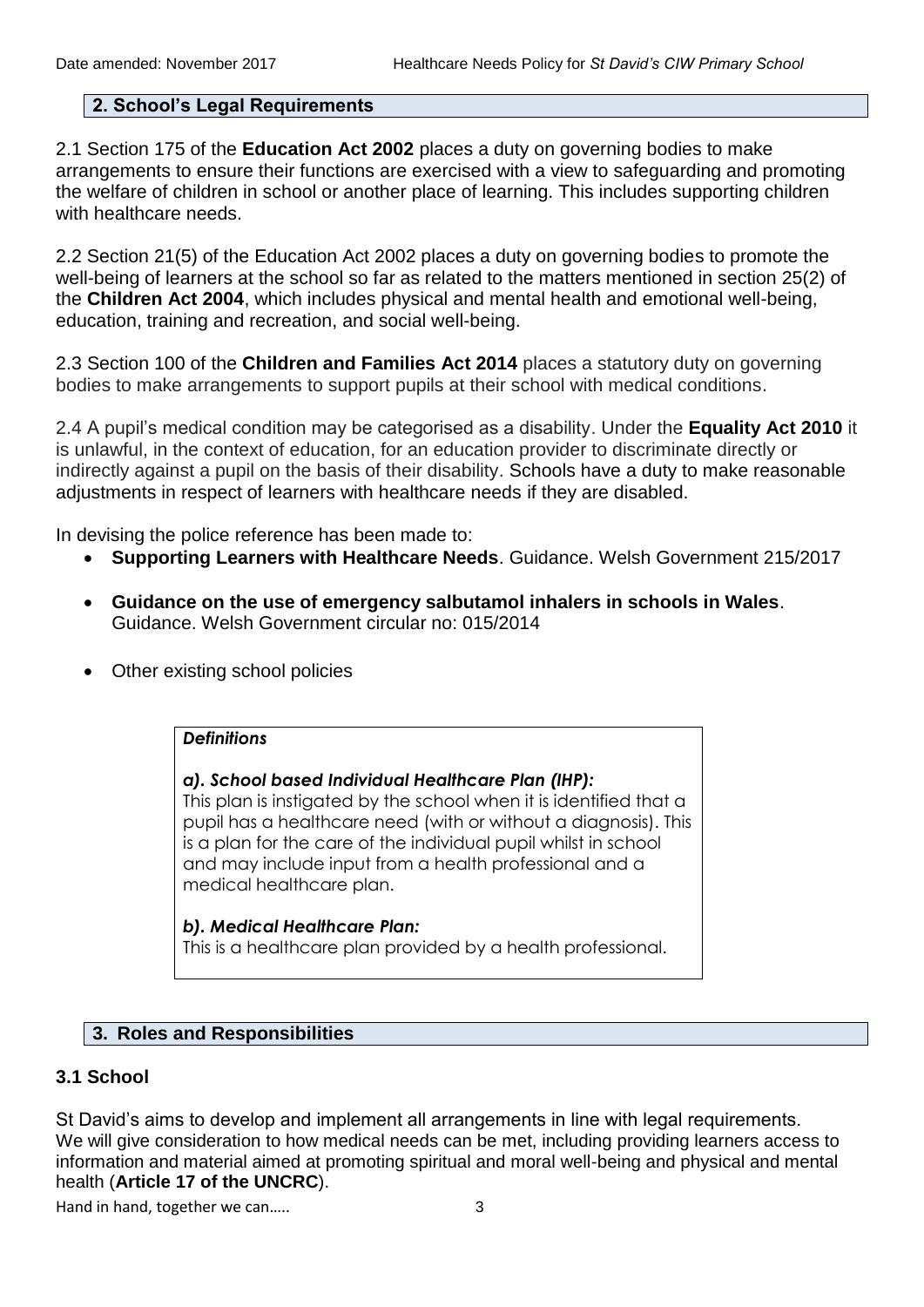# **3.2 Governing body**

The Governing Body aims to oversee the development and implementation of arrangements, which include:

- complying with applicable statutory duties above and promoting the well-being of learners.
- considering how learners can be supported to develop the skills, knowledge and emotional resilience required to uphold their rights, and the rights of others
- ensuring the roles and responsibilities of all those involved in the arrangements to support the healthcare needs of learners are clear and understood by all those involved, including any appropriate delegation of responsibilities or tasks
- working collaboratively with parents and other professionals to develop healthcare arrangements to meet the best interests of the learner
- developing and implementing effective arrangements to support learners with healthcare needs. This includes the policy on healthcare needs and where appropriate, IHPs for particular learners
- ensuring arrangements are in place for the development, monitoring and review of the healthcare needs arrangements
- ensuring the arrangements are in line with other relevant policies and procedures, such as health and safety, first aid, risk assessments, the Data Protection Act 1998, safeguarding measures and emergency procedures
- ensuring robust systems are in place for dealing with healthcare emergencies and critical incidents, for both on- and off-site activities, including access to emergency medication such as inhalers or adrenaline pens
- ensuring staff with responsibility for supporting learners with healthcare needs are appropriately trained
- ensuring appropriate insurance cover is in place, any conditions are complied with and staff are clear on what this means for them when supporting learners
- having an infection prevention policy.

# **3.3 Headteacher;**

The headteacher aims to ensure arrangements to meet the healthcare needs of their learners are sufficiently developed and effectively implemented. This includes:

- working with the governing body to ensure compliance with applicable statutory duties when supporting learners with healthcare needs
- ensuring the arrangements in place to meet a learner's healthcare needs are fully understood by all parties involved and acted upon, and such actions maintained. The headteacher directly supervises these arrangement as part of the regular reporting and supervision arrangements.
- ensuring the support put in place focuses on and meets the individual learner's needs
- extending awareness of healthcare needs across the school in line with the learner's right to privacy. This may include support, Vale Catering and agency staff, governors, parents and other learners
- appointing a named member of staff who is responsible for learners with healthcare needs, liaising with parents, learners, the home tuition service, the local authority, the key worker and others involved in the learner's care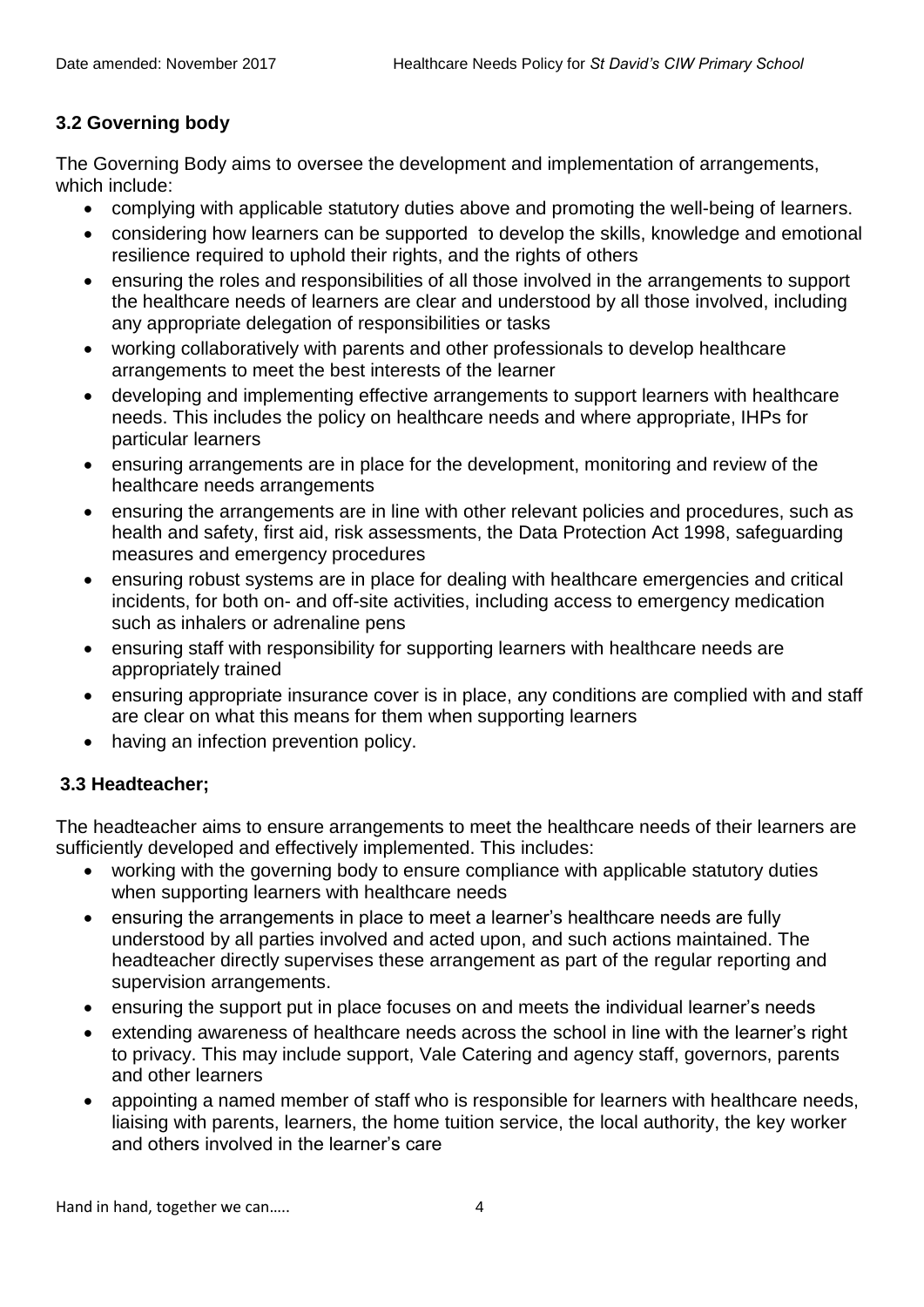- ensuring a sufficient number of trained staff are available to implement the arrangements set out in all IHPs, including contingency plans for emergency situations and staff absence
- having the overall responsibility for the development of IHPs
- ensuring that learners have an appropriate and dignified environment to carry out their healthcare needs, e.g. private toilet areas for catheterisation
- checking with the local authority whether particular activities for supporting learners with healthcare needs are appropriately covered by insurance and making staff aware of any limits to the activities that are covered
- ensuring all learners with healthcare needs are appropriately linked with the school's health advice service – inclusion & health and safety
- ensuring when a learner engages in activities at locations other than the school site, that appropriate healthcare support has been agreed and put in place (ie events at other schools)
- providing annual reports to the governing body on the effectiveness of the arrangements in place to meet the healthcare needs of learners
- ensuring all learners with healthcare needs are not excluded from activities they would normally be entitled to take part in without a clear evidence-based reason
- notifying the local authority when a learner is likely to be away from the education setting for a significant period, e.g. three weeks (whether in one go or over the course of the academic year) due to their healthcare needs.
- being mindful of the Social Services and Well-being (Wales) Act 2014.

# **3.4 Teachers, support staff and all other adults working in the school environment**  *(including those employed by agencies or partnerships/service level agreements such a Vale Catering; cleaning & caretaking):*

*Any staff member may be asked to provide support to pupils with healthcare needs, including assisting or supervising the administration of medicines. This role is entirely voluntary.*

*Staff members must receive sufficient and suitable training and achieve the necessary level of competence before they take on the responsibility. No staff member can be required to administer or supervise medication unless it forms part of their contract, terms and conditions or a mutually agreed job description.*

Staff designated to directly support learners with healthcare needs will:

- regularly familiarise themselves with the any healthcare plans for the learner
- administer healthcare support in line with the agreed healthcare plan or training provided
- liaise with the parents of learners with healthcare needs and any healthcare support workers as needed
- alert the headteacher to any concerns regarding a learner or any training/resourcing requirements
- ensure accurate records are kept in line with agreed procedures
- attend any training provided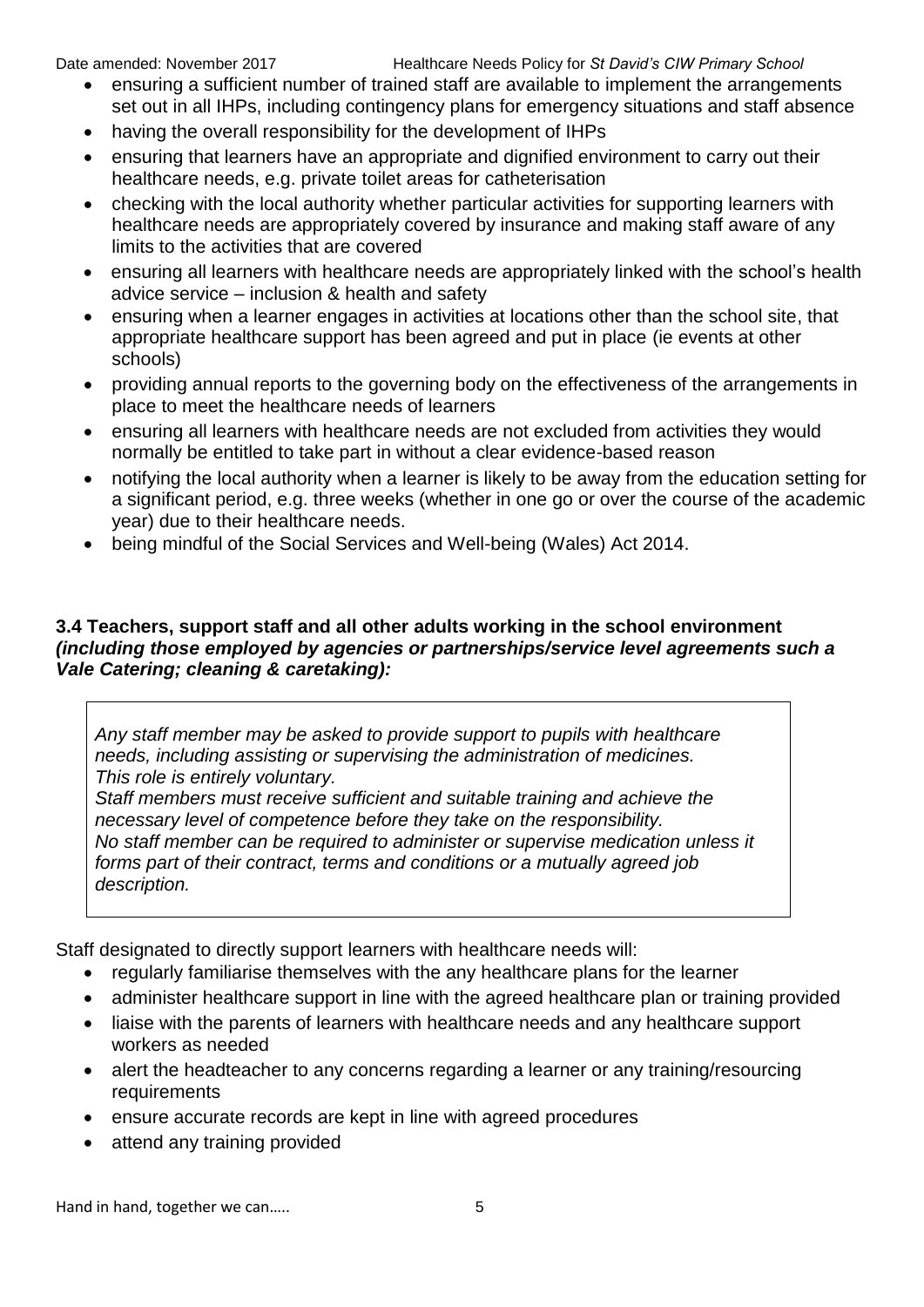In addition to the training provided to all staff in relation to basic first aid and the training provided to those staff designated to support learners' healthcare, St David's will ensure staff:

- fully understand the school's healthcare needs policies and arrangements
- be aware of which learners have more serious or chronic healthcare needs, and, where appropriate, are familiar with these learners' IHPs. This includes knowing how to communicate with parents and what the triggers for contacting them are, such as when the learner is unwell, refuses to take medication or refuses certain activities because of their healthcare needs
- be aware of the signs, symptoms and triggers of common life-threatening medical conditions and know what to do in an emergency. This includes knowing who the first aiders are (ie Mrs Lisa James) and seeking their assistance if a medical emergency takes place
- fully understand the education setting's emergency procedures and be prepared to act in an emergency
- ask and listen to the views of learners and their parents, which should be taken into consideration when putting support in place
- ensure learners (or their friends) know who to tell if they feel ill, need support or changes to support
- listen to concerns of learners if they feel ill at any point and consider the need for medical assistance (especially in the case of reported breathing difficulties)
- make sure learners with healthcare needs are not excluded from activities they wish to take part in without a clear evidence-based reason, including any external trips/visits. This includes ensuring learners have access to their medication and that an appropriately trained member of staff is present to assist where required
- are aware of bullying issues and emotional well-being regarding learners with healthcare needs, and are prepared to intervene in line with the school's policy
- are aware that healthcare needs can impact on a learner's ability to learn and provide extra help when needed
- support learners who have been absent and assist them with catching up on missed work this may involve working with parents and specialist services
- keep parents informed of how the healthcare need is affecting the learner in the education setting. This may include reporting any deterioration, concerns or changes to learner or staff routines.
- All staff and governors will be aware of the unacceptable practice guidance as outlined in the National Guidance (highlighted in section 7), and must avoid these practices.

Based on these principles, the persons with the overall responsibility for managing healthcare needs are:

| Lead member of staff for   | Mrs Ceri Hoffrock           |
|----------------------------|-----------------------------|
| managing healthcare needs  | Headteacher                 |
| Protocol in the absence of | <b>Mrs Catherine Davies</b> |
| this person                | (ALN Coordinator)           |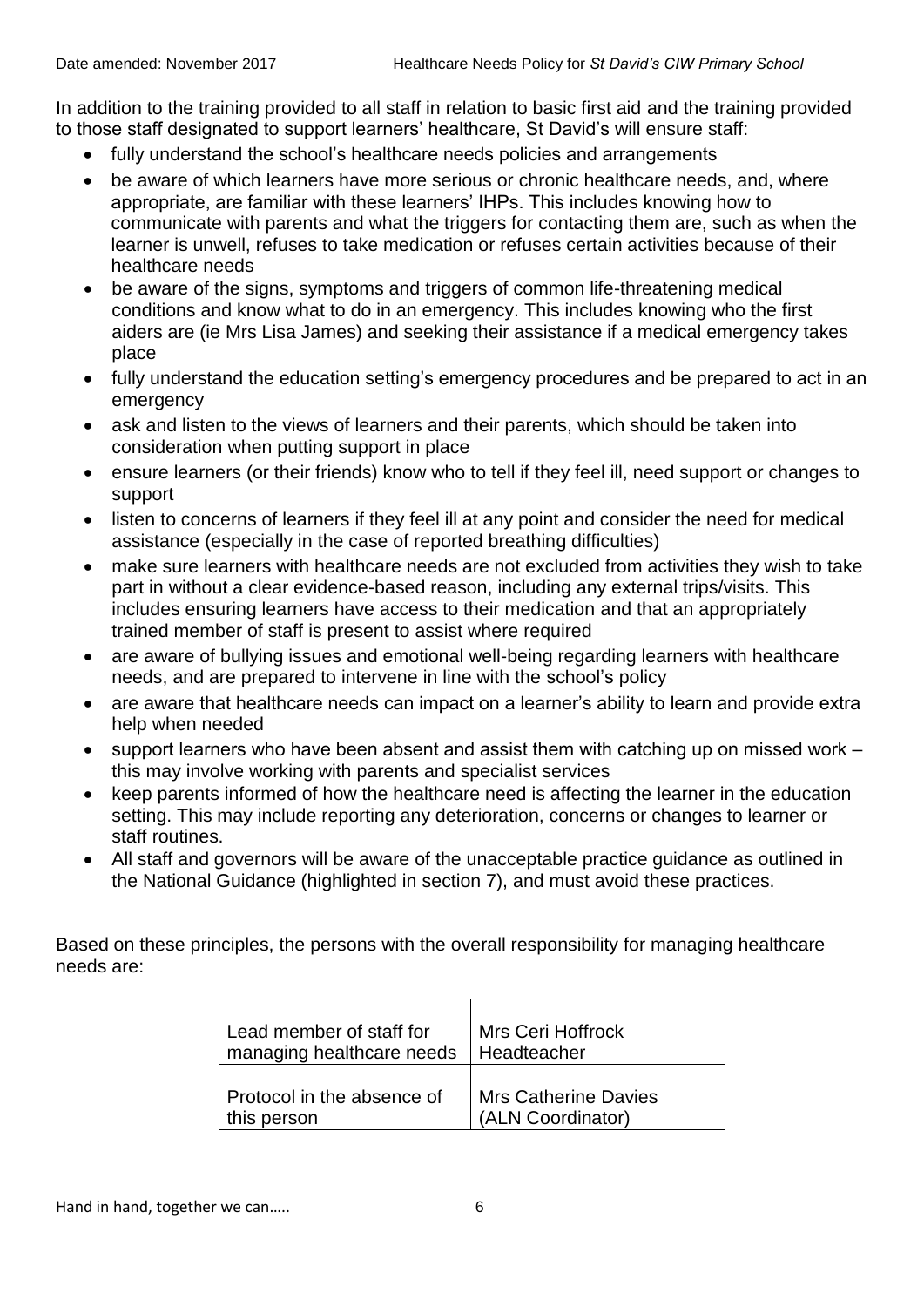# **3.5 Parents / carers**

The school aims to ensure parents are actively involved in the planning of support and management of healthcare needs. Meeting the individual's needs will be at the centre of decision making and processes.

Parents of learners with healthcare needs should:

- use pre-admission meetings and relevant sections of the enquiry form /admission booklet to initially make the school aware of their child's healthcare needs, prior to the expected start date.
- wherever possible, and if necessary, pre-admission meetings could involve any external professionals that already support the child, or permission for those professionals to be contacted for relevant information, advice and training could be provided.
- provide sufficient and up-to-date information about healthcare needs, including any guidance regarding the administration of medicines and/or treatment from healthcare professionals (using school templates if requested)
- update emergency contact information, and always ensure a nominated adult is contactable at all times and all necessary forms are completed and signed
- provide relevant in-date medicines, correctly labelled, with written dosage and administration instructions
- participate in the creation, development and review of an individual healthcare plan (IHP) if required
- ensure that the school immediately receives written updates regarding healthcare issues/changes, even changes such as type of medication, dosage or method of administration via the open door policy to amend records, email or letter.
- take part in discussions, including around information sharing/confidentiality
- inform the school if their child has/had an infectious disease or condition while in attendance.

# **3.6 Learner**s

The UNCRC states learners should have access to appropriate information essential for their health and development and have opportunities to participate in decisions affecting their health.

The school aims to ensure learners are actively involved in the planning of support and management of their own healthcare needs. Where appropriate, learners should be encouraged and enabled to manage their own healthcare needs.

Learners should:

- inform parent/carer or staff member/s if feeling unwell;
- inform relevant staff member/s of any medication or healthcare needs, or changes;
- participate in drafting and agreeing individual healthcare plan (IHP), where appropriate;
- take care when carrying medicines to and from school, and not sharing with others;
- take part in discussions around sharing/confidentiality of personal information
- (commensurate with their age or understanding.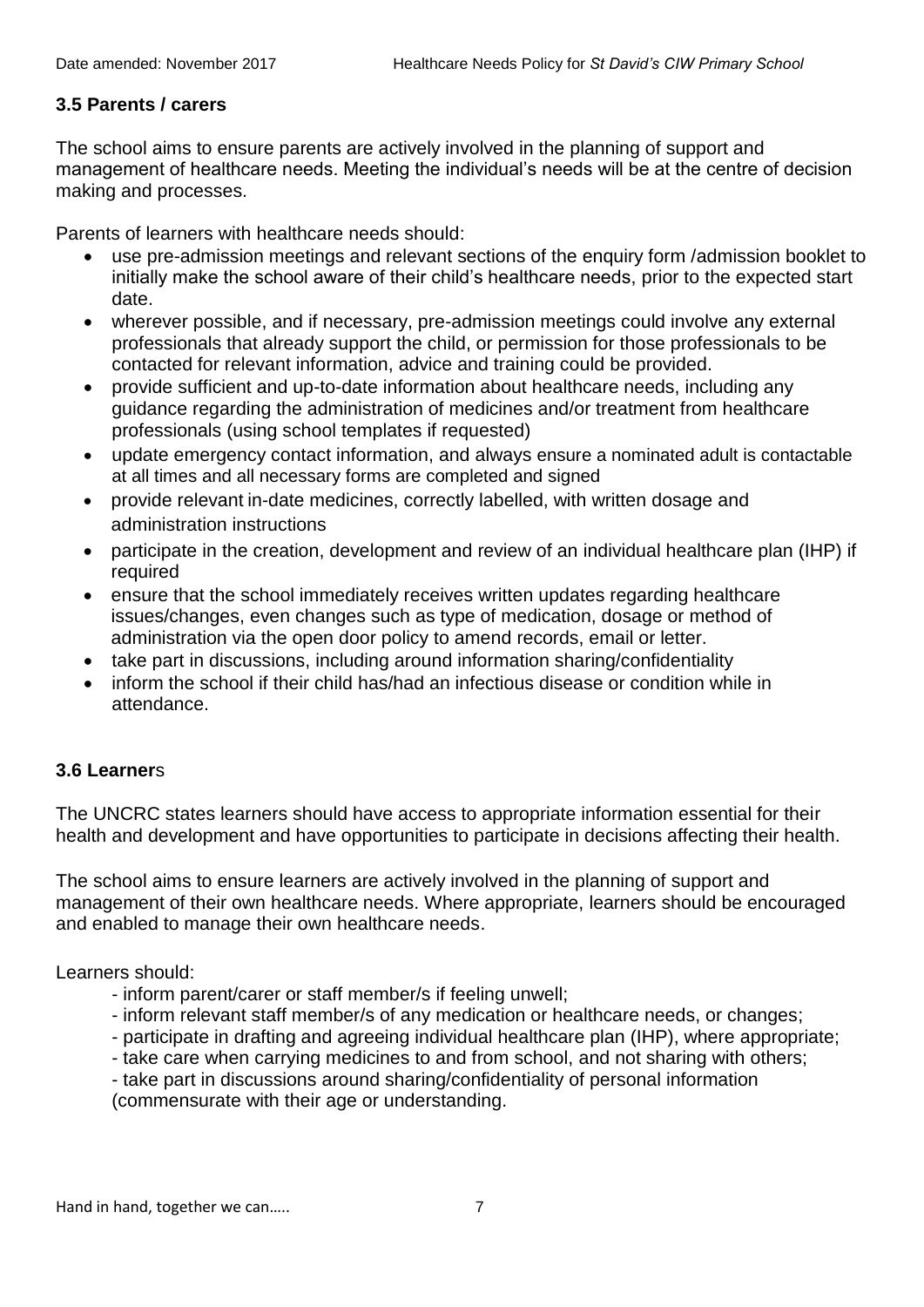# **3.7 Local authority, NHS Wales school health nursing service, health and other professionals, third sector organisations and other specialist services**

In the preparation of, delivery and review of healthcare provision St David's will proactively seek advice as required from various agencies. Where the advice sought is outside of the local authority directorate of Learning and Skills or Corporate Health and Safety, parents will be informed in advance. Parents will be informed how this may affect the learners' healthcare provision.

- Local authorities (LAs) should ensure education provision is available to learners, making reasonable adjustments to ensure disabled children and young people are not at a substantial disadvantage compared with their peers.
- In practical terms this means adjustments must be planned and implemented in advance to prevent any disadvantage ie when leaving primary school and beginning secondary school. Delays around the responsibility for provision should not impact on the delivery of service or the well-being of the learner
- LAs must make arrangements to promote cooperation between various bodies or persons, with a view to improving, among other things, the well-being of children in relation to their physical and mental health, their education, training and recreation.
- When making arrangements, local authorities should ensure appropriate agreements are in place for data sharing. This could be through working within the Wales Accord on Sharing Personal Information (WASPI) Information Sharing Protocols or Data Disclosure Agreements. Local authorities and health boards have WASPI coordinators who can support service providers to develop appropriate agreements
- LAs must make reasonable provision of counselling services for young people aged 11–18 and learners in Year 6 of primary school5. Within schools, this provision should complement the different approaches already in place to support the health, emotional and social needs of learners.
- LAs should work with education settings to ensure learners with healthcare needs receive a suitable education. Where a learner of compulsory school age would not receive a suitable education for any period because of their health, the local authority has a duty to make arrangements to provide suitable education6. If a learner is over that compulsory school age but under 18, the local authority may make such arrangements
- LAs should provide support, advice and guidance, including how to meet the training needs of education setting staff, so that governing bodies can ensure the support specified within the individual healthcare plan (IHP) can be delivered effectively.
- This school, by adopting this county model policy/national guidance is therefore covered by the local authority's insurance arrangements in respect of managing pupils' healthcare needs.

Healthcare and practical support may include (ie specialist health professionals such as GPs, paediatricians, speech and language therapists, occupational therapists, physiotherapists, dieticians and diabetes specialist nurses):

- offering advice on the development of IHPs
- assisting in the identification of the training and awareness-raising resources, including video links, required for the school to successfully implement IHPs
- supporting staff to implement a learner's IHP through advice and liaison with other healthcare, social care and third sector professionals.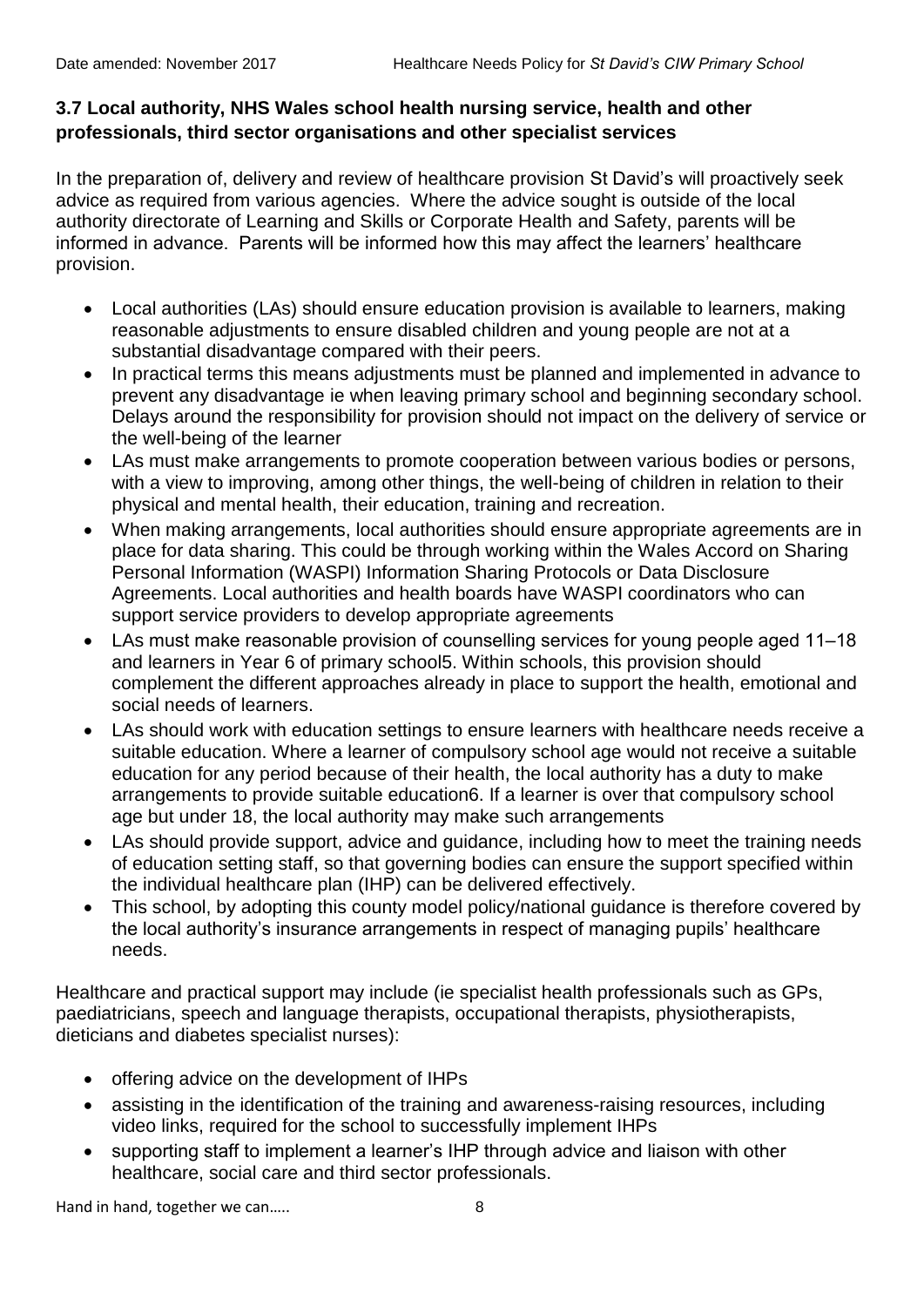#### **4. Creating an accessible environment**

In accordance with schedule 10, the Equality Act 2010, St David's has an accessibility plan and works to action priorities. The school is committed to making reasonable adjustments to ensure that all learning is inclusive and accessible to all learners.

Our plan aims to improve *'the physical environments of schools for the purpose of increasing the extent to which disabled learners are able to take advantage of education and benefits, facilities or services provided or offered'.* If required, the school will formulate a risk assessment.

### **4.1 Physical Access**

Access to all main use school buildings is accessibility plan following the same principles as the strategies via ramped surfaces and wide access doors. A low level door buzzer and a CCTV security camera exists in the main entrance foyer.

A toilet has been designated as suitable for pupils with pupils with a disability.

#### **4.2 Adapting learning**

St David's will ensure that class teachers are aware of a learner's healthcare needs and class teachers will adapt learning experiences and the environment accordingly.

Staff will liaise with external providers that attend school site to ensure all learners are able to fully access the provision. This may necessitate the sharing of some basic information regarding a learners' healthcare plan. Where the sharing of more detailed information is required, school will liaise with the learners' parents.

# **4.3 Reasonable adjustments ‒ auxiliary aids or services**

The Equality Act 2010 places a duty on learning establishments to make 'reasonable adjustments' for learners who are disabled as defined by the Act. In regard to these learners, auxiliary aids or services (with the appropriate number of trained staff) must be provided.

# **4.4 Day trips and residential visits**

St David's staff and governors are aware of their legal requirements to make reasonable adjustments to trips and residential visits ensuring full participation from all learners.

Staff should be aware of how a learner's healthcare needs may impact on participation, and seek to accommodate any reasonable adjustments which would increase the level of participation by the learner.

Staff should consider how to accommodate the sharing of personal information with third parties if necessary for off-site activities (in compliance with the Data Protection Act 1998 and in respecting the learner's right to privacy). This may include information about the healthcare needs of learners, what to do in an emergency and any additional support, medication or equipment needed.

# **4.5 Social interactions**

The school will aim to ensure the involvement of learners with healthcare needs is adequately considered in structured and unstructured social activities, such as during breaks, breakfast club, productions, after-hours clubs and residential visits.

Staff are aware of the social barriers learners with healthcare needs may experience and how this can lead to bullying and social exclusion. A proactive approach is used to remove any barriers.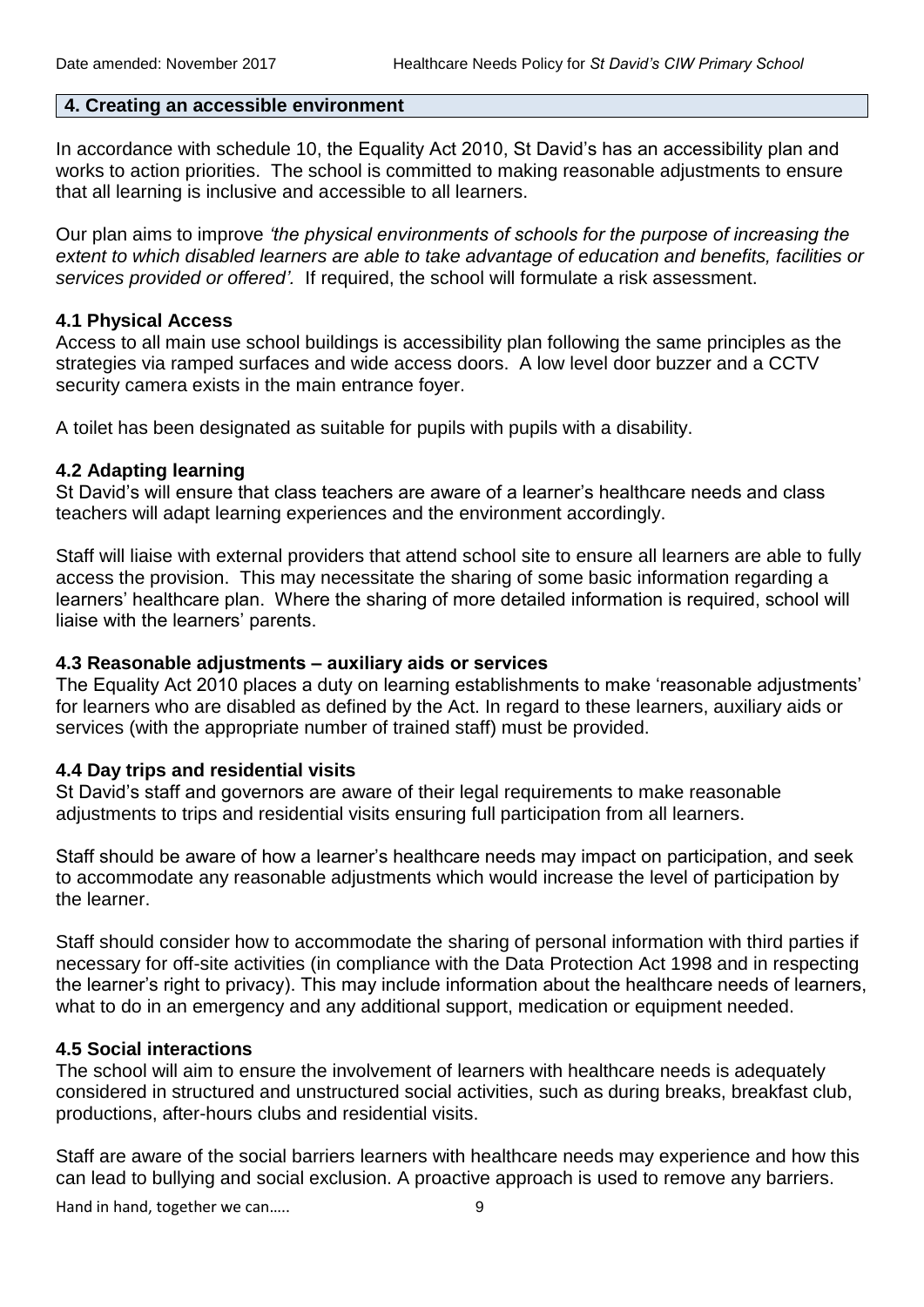#### **4.6 Exercise and physical activity**

Where deemed appropriate and agreed with the headteacher, adjustments will be made to the expectation and provision for physical activity, including that of Physical Education lessons, swimming lessons and extra-curricular sports.

If required, staff may seek advice from specialists and may provide whole class alternatives (such as previously - Goal Ball.) Separate 'special provisions' for particular activities should be avoided, with an emphasis instead on activities made accessible for all. Where this might not be possible, advice from healthcare or physical education professionals and the learner should be sought.

The school provides a Chill Zone, quiet area at unstructured times such as breaktimes and lunchtimes. Staff will monitor this provision carefully to ensure a pupil mixes socially when unable to engage in physical activity.

All adults responsible for our pupils should be made fully aware of learners' healthcare needs and potential triggers. They should know how to respond appropriately and promptly if made aware that a learner feels unwell. They should always seek guidance when considering how participation in sporting or other activities may affect learners with healthcare needs.

Staff should also understand that it may be appropriate for some learners with healthcare needs to have medication or food with them during physical activity; such learners should be encouraged to take the medication or food when needed.

#### **4.7 Food management**

Where appropriate school will liaise with Vale Catering service in order to meet any dietary requirements associated with a learners' healthcare needs. This is especially important when carbohydrate counting is required.

Many specific types of dietary menus are available on the Vale Catering webpage and parents are provided with alternative choices. Their website provides complete lists of ingredients and nutritional information. Gluten and other intolerances or allergens are clearly marked. Copies of these are displayed outside the school kitchen.

Class teachers will make suitable adjustments or allowances where a learner requires access to food or drink during lesson times in order to meet their healthcare needs. Food provided for snacks should also take the dietary and treatment needs of these learners into account. While St David's is a healthy school and has a 'no sweets' policy other than Friday, it recognises learners with healthcare needs may need to be exempted from these policies.

Food provided for trips must reflect the dietary and treatment needs of the learners taking part. Learners needing to eat or drink as part of their condition should not be excluded from the classroom or put in isolation.

#### **4.8 Risk assessments**

Staff should be clear when a risk assessment is required and be aware of the risk assessment systems in place.

They should start from the premise of inclusion and have built into them a process of seeking adjustments or alternative activities rather than separate provision.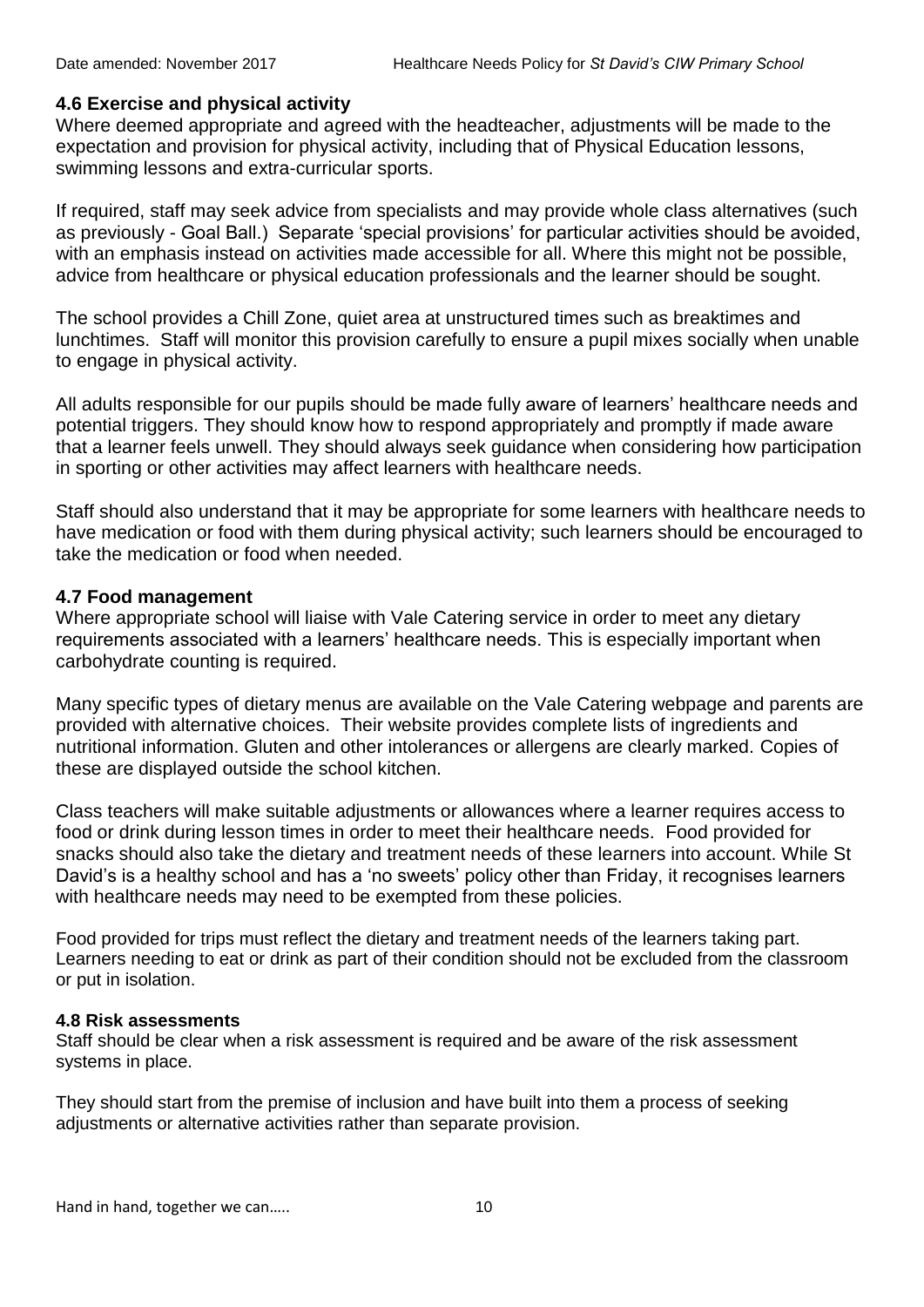#### **5. Sharing information**

5.1 In order to best support a learner's healthcare needs arrangements, information must be shared with staff. It is essential that all information is kept up to date. All information-sharing techniques such as staff noticeboards must be agreed by the learner and parent in advance of being used, to protect confidentiality. This must done in line with the Data Protection Act 1998 and the WASPI Information Sharing Policy (www.waspi.org).

5.2 Generic information that does not identify an individual such as the school's procedures for First Aid are displayed in the staffroom and contained in policy folder. School staff are made aware as to the location of these documents and in some instances are provided with personal copies.

5.3 Our managing healthcare needs policy and the information sharing policy is made available to parents/carers via the school website and annual letters to parents/carers. When being reviewed, where appropriate, it will include input from the School Council and Healthy School Committees further developing our healthcare needs arrangements.

5.4 To protect pupil confidentiality, we will discuss with the pupil and parent/carer how we can share information about their healthcare needs. Parents/carers may be asked to sign additional consent forms which clearly details the bodies, individuals and methods through which the pupil's medical information will be shared, on top of the consents included in the Admission Booklet. Because sharing medical information can be a sensitive issue, as appropriate will we involve the pupil in any decisions.

5.5 We will share any information to ensure that teachers, supply teachers, any support staff and temporary staff are aware of the healthcare needs of pupils, including IHPs, particularly if there is a possibility of an emergency situation arising. This will include any changes to healthcare needs, IHPs and medication.

5.6 We share information with staff about the healthcare needs of pupils on the schools secure SIMS pupil information. Copies of healthcare plans, risk-assessments etc. are provided to key staff as needed and are kept securely and disposed of in line with local authority procedures. All staff are briefed at staff meetings. Where a learner's healthcare is more complex or prolonged, specific information sharing training sessions are provided. A list of learners with healthcare needs are held by class teachers.

5.7 Visitors, supply teachers and staff not-directly employed by the school will be informed as required in order to fully meet a learner's healthcare needs. The medical needs folder is stored in the staff room with brief details of essential support. Alongside are all relevant forms related to medication and the templates linked to this policy.

5.8 Catering staff are supplied with essential information in relation to learners' dietary needs and allergies, alongside a photo of the child.

5.9 During preparation, delivery and review of provision to meet a learner's healthcare needs, school may need to share information with a third-party including those detailed in the preceding paragraphs. Where this sharing is required, school will request consent from parents and if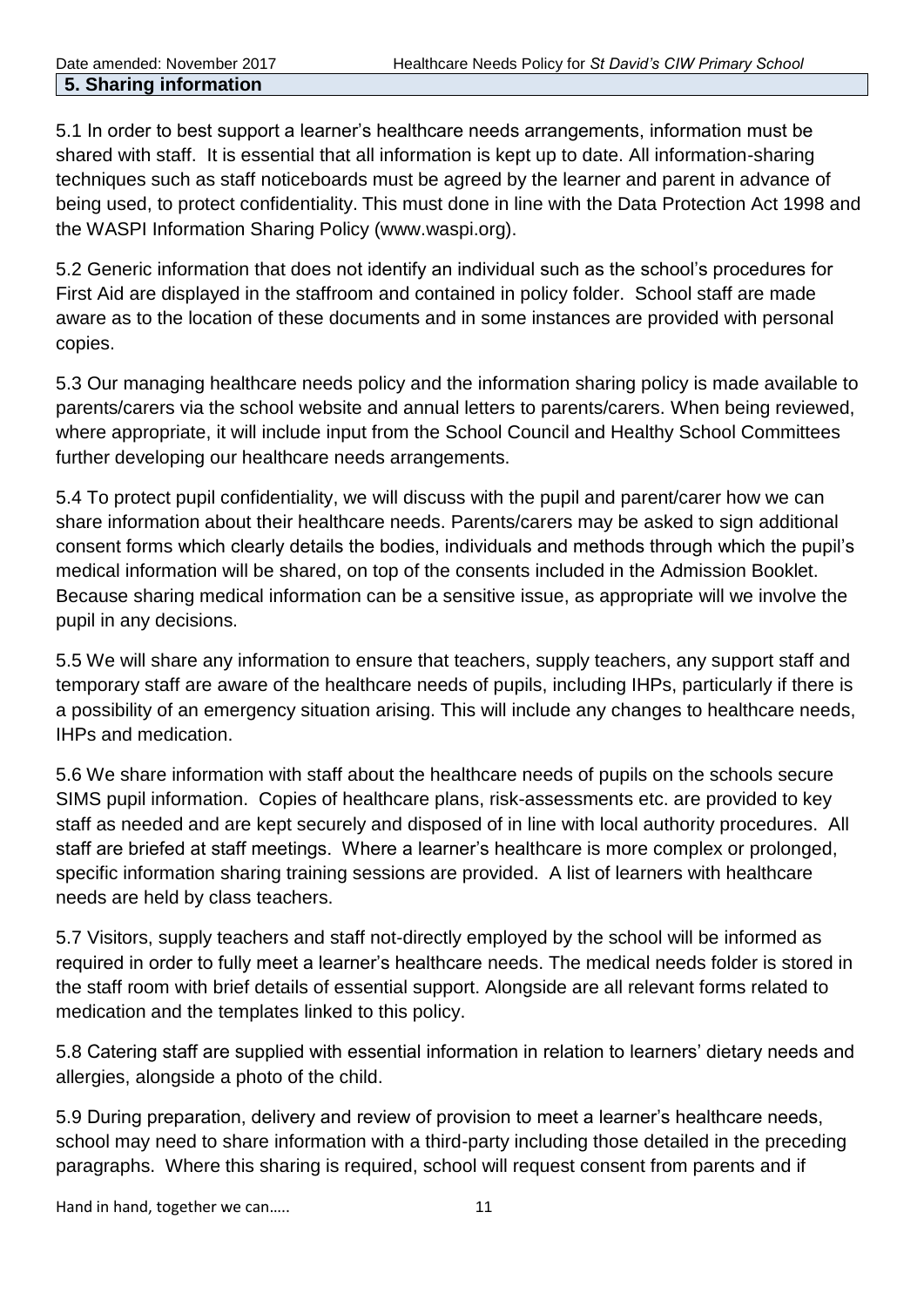appropriate, learners. School will inform parents and if appropriate, learners who the information will be shared with, what will be shared and why.

5.10 If needed, school will share age appropriate information with other pupils to allow them to be vigilant to symptoms of when a learner is unwell.

5.11 When pupils are placed with other services for all/some of the time (e.g. EIB unit or resource based provision) we will ensure that the appropriate healthcare needs information is shared in line with our information sharing policy and with the consent of the parent/carer and pupil.

5.12 We will keep a list of what information has been shared with whom and why, for the pupil or parent/carer to view on request. This can be accessed by looking at the pupil's IHP created by the school and/or the medication consent form

# **6 Procedures and record keeping for the management of learners' healthcare needs**

6.1. The following documentation will be collected and maintained, where appropriate.

- 1. Contact details for emergency services
- 2. Parental agreement for educational setting to administer medicine
- 3. Head of educational setting agreement to administer medicine
- 4. Record of medicine stored for and administered to an individual learner
- 5. Record of medicines administered to all learners by date
- 6. Request for learner to administer own medicine
- 7. Staff training record administration of medicines
- 8. Medication incident report

6.2 Pupils healthcare needs records are computerised (stored as a linked document on SIMS) to allow quick and easy access by the appropriate staff. Procedures in place for supply staff to access hard copies of the required information - for staff that may be placed into classrooms where they are not familiar with the healthcare needs of the pupils.

6.3 New paperwork will be completed whenever there are changes to an IHP, a break in the administration of the medicine, a change in medication or dosage. We will ensure that the old forms are clearly marked as being no longer relevant and stored in line with our information retention policy.

6.4 Where a learner with healthcare needs has a requirement for long term, on-going administration of medication school will work with parents and healthcare professionals to establish an individual healthcare plan which will be reviewed periodically and especially in light of any changes to the plan or school staffing.

6.5 There will be occasions where a learner has healthcare needs that require administration of medicines for a short period. We will administer medicines only following the completion of parental agreement to administer medicine (Form 2 in appendix). Upon receipt of the agreement the designated staff member will decide whether the request can be accommodated. If it is deemed appropriate then the designated staff member will complete Form 3. Where it is deemed that the setting cannot accommodate the administration of the medicine, then the headteacher will contact parents to explain the decision.

6.6 For each pupil receiving medicine in school, a record will detail who has administered, when and the dosage.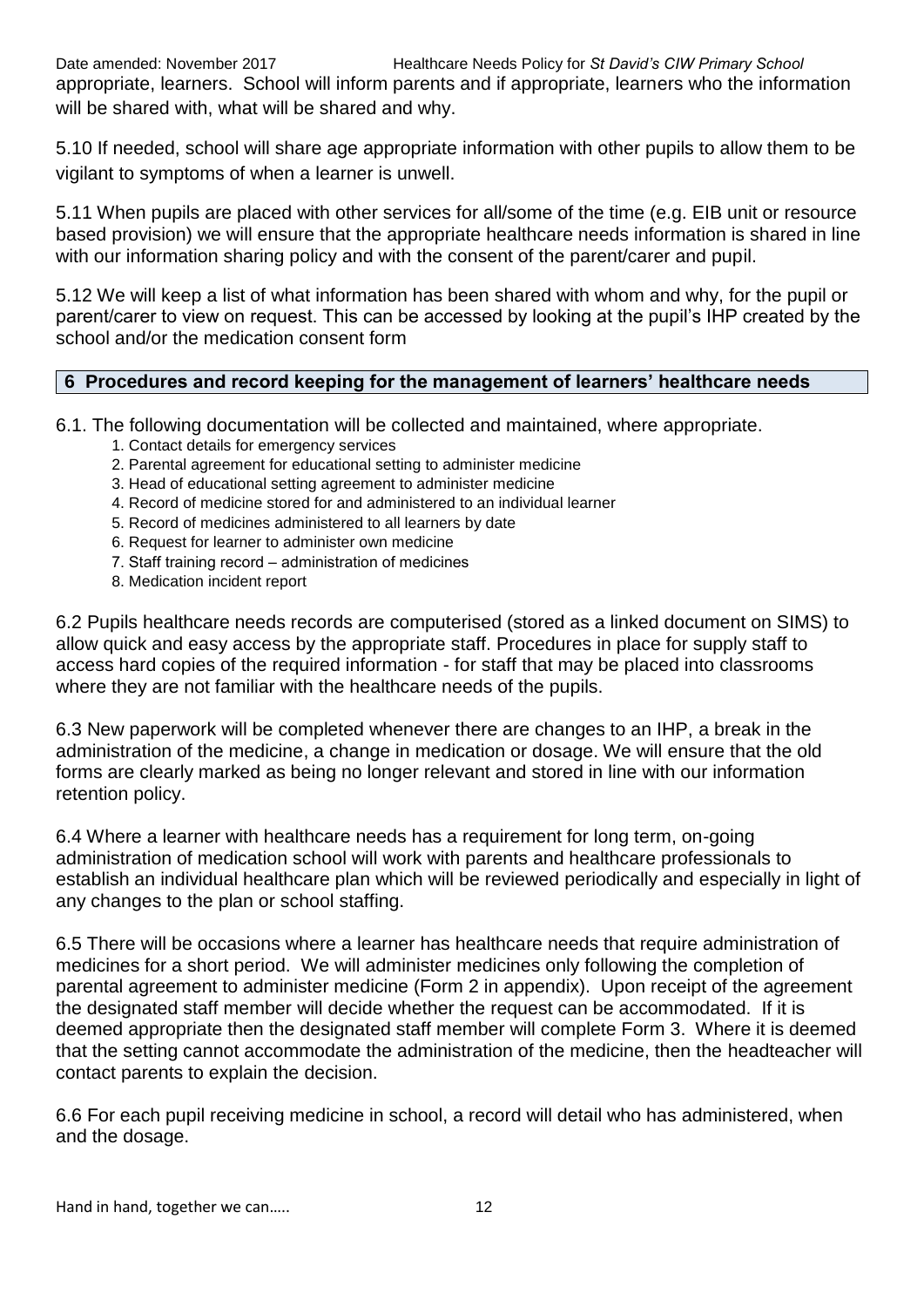#### **7***.* **Storage, access and the administration of medication and devices**

Where medication is prescribed to be taken in frequencies which allow the daily course of medicine to be administered at home, parents/carers should seek to do so e.g. before and after school and in the evening.

# **7.1Storage and access**

While all medicines should be stored safely, the type and use of the medication will determine how this takes place. Staff will ensure learners to know where their medication is stored and how to access it.

School will only store medicine that is in current use, where written consent has been provided by parents. School will only accept prescribed medicines and devices that:

- are in date
- have contents correctly and clearly labelled
- **EXEC** are labelled with the learner's name
- are accompanied with written instructions for administration, dosage and storage
- are in their original container/packaging as dispensed by the pharmacist (with the exception of insulin which is generally available via an insulin pen or a pump).

Staff will never transfer medication from its original container, unless the container breaks, the parent/carer will be informed and appropriate action will be taken.

We will not keep surplus volumes of medication in school, as stated in the consent form. The exception being where it is in the best interests of the child.

# **7.2 Refrigeration**

Where required, medicines will be stored in the Breakfast Club lockable refrigerator. As this contains food, parents would be asked to provide an air tight, clearly labelled container for this purpose. The refrigerator temperature is regularly monitored to ensure it is in line with storage requirements.

# **7.3 Emergency medication**

Emergency medication (such asthma inhalers, blood glucose testing meters and auto-injectors) will be easily accessible for learners at all times during the day or at off-site activities. They will not be locked away, but be readily available to learners'- usually in the class store cupboard in a labelled container. If the emergency medication is a controlled drug it should be kept as securely as possible so as to minimise the risk of unauthorised access. Controlled medication will be kept in the school office where it is secure but readily available.

# **7.4 Disposal of medicines**

When no longer required medicines will be returned to the parents for disposal. In the event that the parents/carers are unavailable, then we will seek advice from our school nurse on the disposal of unused medication left in school. If they are unavailable, the medication will be handed into a local pharmacy. Sharps boxes will be used as required.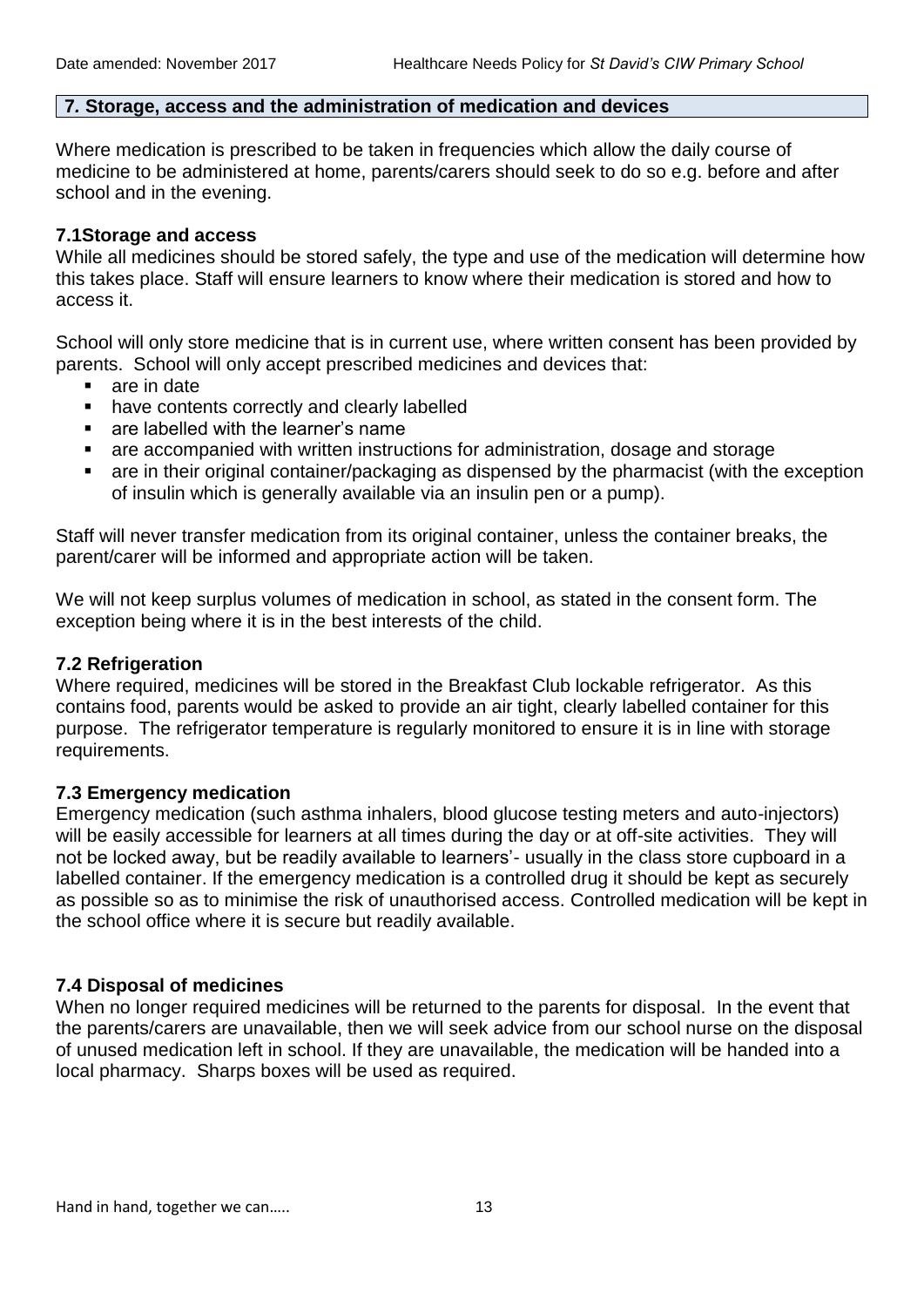#### **7.5 Administration of medicines**

Medication will only be administered by suitably trained staff. The movement and location of these trained staff will always be in conjuncture with the learners they support.

Certain medical procedures may require administration by an adult of the same gender as the learner, and may need to be witnessed by a second adult. The learner's thoughts and feelings regarding the number and gender of those assisting must be considered when providing intimate care. There is no requirement in law for there to be more than one person assisting. This should be agreed and reflected in the IHP and risk assessment. Intimate care can be defined as any care which involves washing or carrying out a procedure to intimate personal areas which most people usually carry out themselves but some learners are unable to do because of their young age, physical difficulties or other special needs. Examples include care associated with continence and menstrual management as well as dayto-day tasks such as help with washing, toileting or dressing. It also includes supervision of learners involved in intimate self-care. The school will follow the intimate care guidance in the toileting policy, unless alternative arrangements have been agreed, and recorded in the learner's IHP.

The school will:

- only administer medicines following written parental consent
- **not** administer aspirin unless prescribed by a doctor
- **•** record any medication administered on the appropriate forms
- inform parents promptly is a learner refuses their medication and follow the defined procedures
- ensure all staff in contact with the learner is aware of their medical needs particularly in offsite excursions.
- ensure that staff check the maximum dosage and the amount and time of any prior dosage administered.

If a learner refuses their medication, staff should record this and follow their defined procedures informing parents as soon as possible. If a learner misuses any medication, their parents should be informed as soon as possible. The education setting should ask parents to seek healthcare advice as appropriate. If parents cannot be contacted immediately, staff need to consider seeking immediate healthcare advice.

All staff supporting off-site visits should be made aware of learners who have healthcare needs. They should receive the required information to ensure staff are able to facilitate an equal experience for the learner. This information may include health and safety issues, what to do in an emergency and any other additional necessary support that the learner requires, including medication and equipment.

# **8***.* **Emergency procedures**

8.1 In the event of a medical emergency designated staff will adhere to the procedures indicated in the individual healthcare plan. Staff should be made aware of emergency symptoms and procedures.

8.2 Where a learner without an individual healthcare plan is exhibiting signs that emergency treatment is required school staff administer any required treatment.

8.3 Mrs Lisa James and Mrs Leah Croke-West are the Nominated First Aiders.

8.4 Where this is not suitable or relevant school staff will immediately call 999 and inform a senior leader.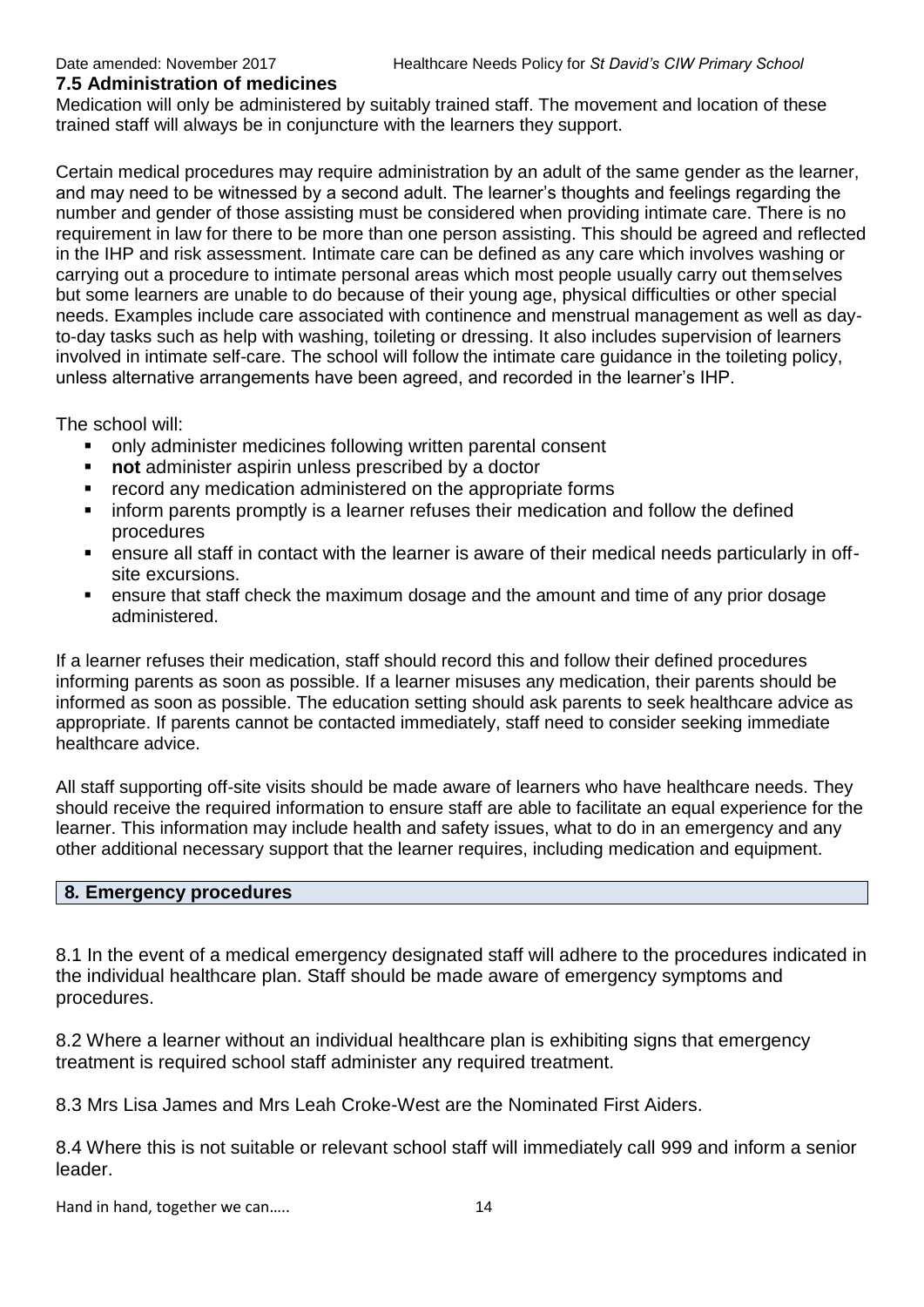8.5 The senior leader will:

- ensure the learner is treated as required by one of the designated staff or first aiders
- ensure the learner is moved to a comfortable location within school to provide privacy
- ensure attempts are made to contact parents using the provided contacts list
- ensure a member of staff is present with the learner at all times until the arrival of parents
- ensure a member of staff accompanies the learner to hospital in the absence of a parents and remains with the learner until the parent arrives

8.6 School will ensure that senior leaders and office staff are aware of the location of healthcare records and emergency contact details.

8.7 School staff will remind learners with healthcare needs to report to any member of staff when they are feeling unwell. School staff will remind learners with healthcare need's peers of how to report any concerns immediately.

8.8 Other learners in the education setting should also know what to do in general terms in an emergency, such as to inform a member of staff immediately.

8.9 If a learner needs to be taken to hospital, a staff member should stay with the learner until a parent arrives. This includes accompanying them in an ambulance to hospital. The member of staff should have details of any known healthcare needs and medication.

8.10 In an emergency situation that may involve evacuating the school, medication of learners with healthcare needs should be taken with the staff member responsible for them. See Emergency Procedures Policy

# **9. Training**

9.1 Where a learner with healthcare needs has an individual healthcare plan, designated staff will be identified to support the learner. The Governing body will ensure staff who volunteer or who are contracted to support those with healthcare needs are provided with appropriate training. Governing bodies should also ensure their policies clearly set out how a sufficient number of these staff will be identified and supported.

9.2 If the trained staff who are usually responsible for administering medication are not available, the IHP should set out alternative arrangements. This also needs to be addressed in risk assessment and planning of off-site activities.

9.3 A risk assessment will be devised in conjunction with parents, the learner (as appropriate), staff and corporate health and safety. As a result of the risk assessment, any training needs will be identified.

9.4 School will liaise with parents, healthcare professionals and corporate health and safety to source appropriate training for designated staff and a briefing session for all staff. Training will be refreshed when there are changes to the healthcare plan, risk assessment or adaptive technologies. This training may also be in the use of aids such as hearing aids (staff could be shown how to change batteries) and various adaptive technologies.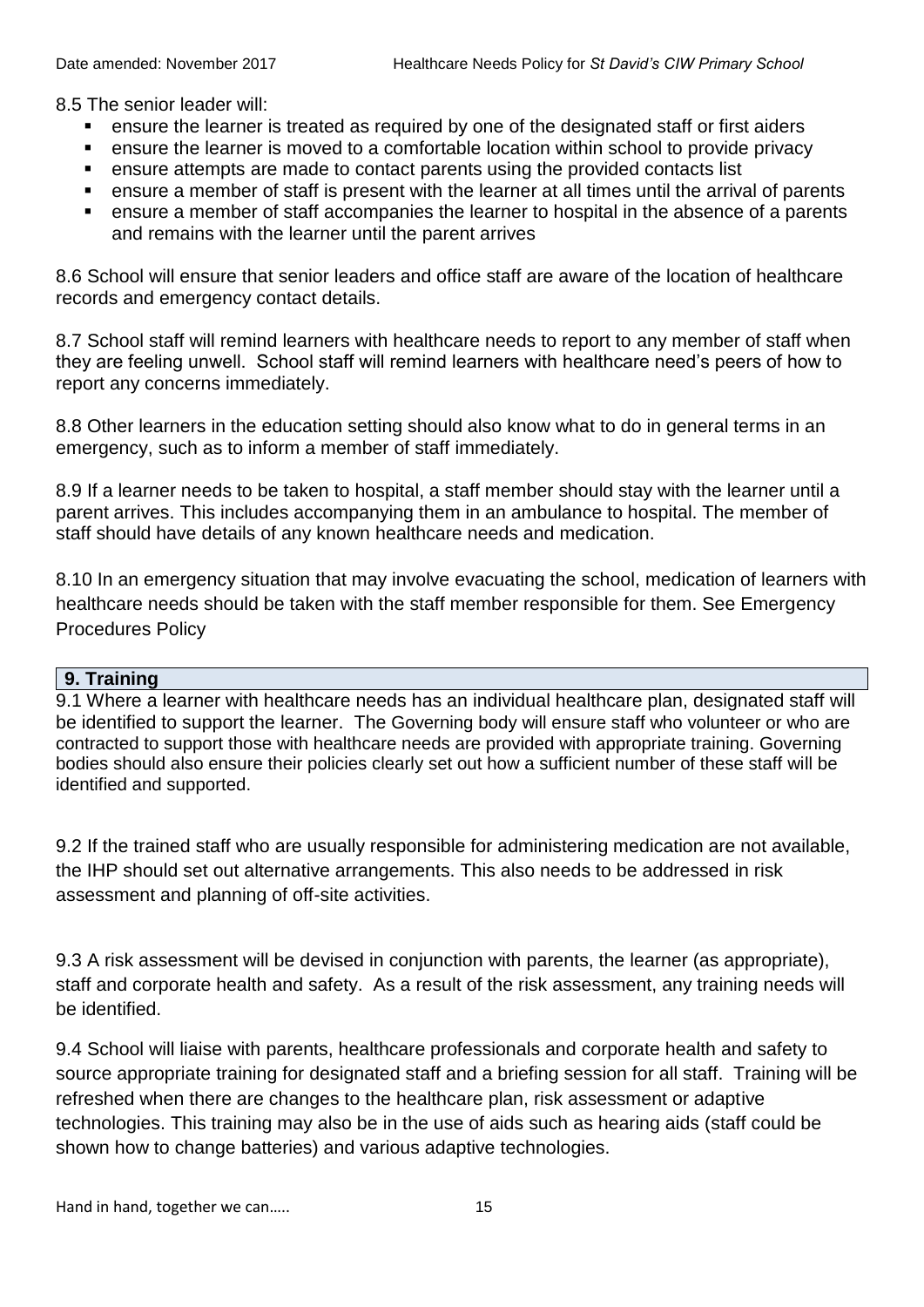9.5 New and temporary staff should especially be made aware of what preventative and emergency measures are in place so staff can recognise the need for intervention and react quickly.

9.6 The headteacher or deputy headteacher will document the training in the school's safeguarding records.

9.7 The headteacher will periodically provide training on common medical conditions (such as asthma) detailing symptoms and treatments. All staff will attend basic first aid training. At staff meetings the headteacher will remind staff of learners with healthcare needs and procedures for emergencies.

# **10. Qualifications and assessments**

10.1 Class teachers will use professional judgement to ensure learners with healthcare needs are supported in class and at unstructured times (e.g. break-times).

10.2 School will follow guidance as outlined in the current National Reading and Numeracy Tests – Test administration handbook to determine any adaptations, adjustments or additional time for a learner with healthcare needs. Any alterations will be based on classroom practice.

10.3 Efficient and effective liaison is imperative when learners with healthcare needs are approaching assessments, including those undertaking examinations in hospital or at home. The coursework element may help learners to keep up with their peers. The home and hospital teachers may be able to arrange for concentration on this element to minimise the loss of learning while they are unable to attend. Liaison between the education setting and the hospital teacher or home teacher is most important, especially where the learner is moving from education setting or home to the hospital on a regular basis.

# **11. Education other than at school (EOTAS)**

11.1 Local authorities have a duty (sections 19(1) and 19(4) of the Education Act 1996) to make arrangements for the provision of suitable education for all children and young people of compulsory school age.

11.2 A learner who is unable to attend school for a short period of time will have their educational needs provided for by school. School staff, in consultation with parents, will provide work to be completed at home.

11.3 Upon the learner's return to school, class teachers will ensure support is provided so that the learner can catch up on work missed.

11.4 Where the learner with healthcare needs will be absent for a prolonged period (usually more than 15 school days) school will make contact with the local authority designated person for Education other than at school (EOTAS).

11.5 Cooperation between education, health and administrative staff in hospital is essential. The aim should be to achieve the greatest possible benefit for the child or young person's education and health, which should include the creation of an atmosphere conducive to effective learning.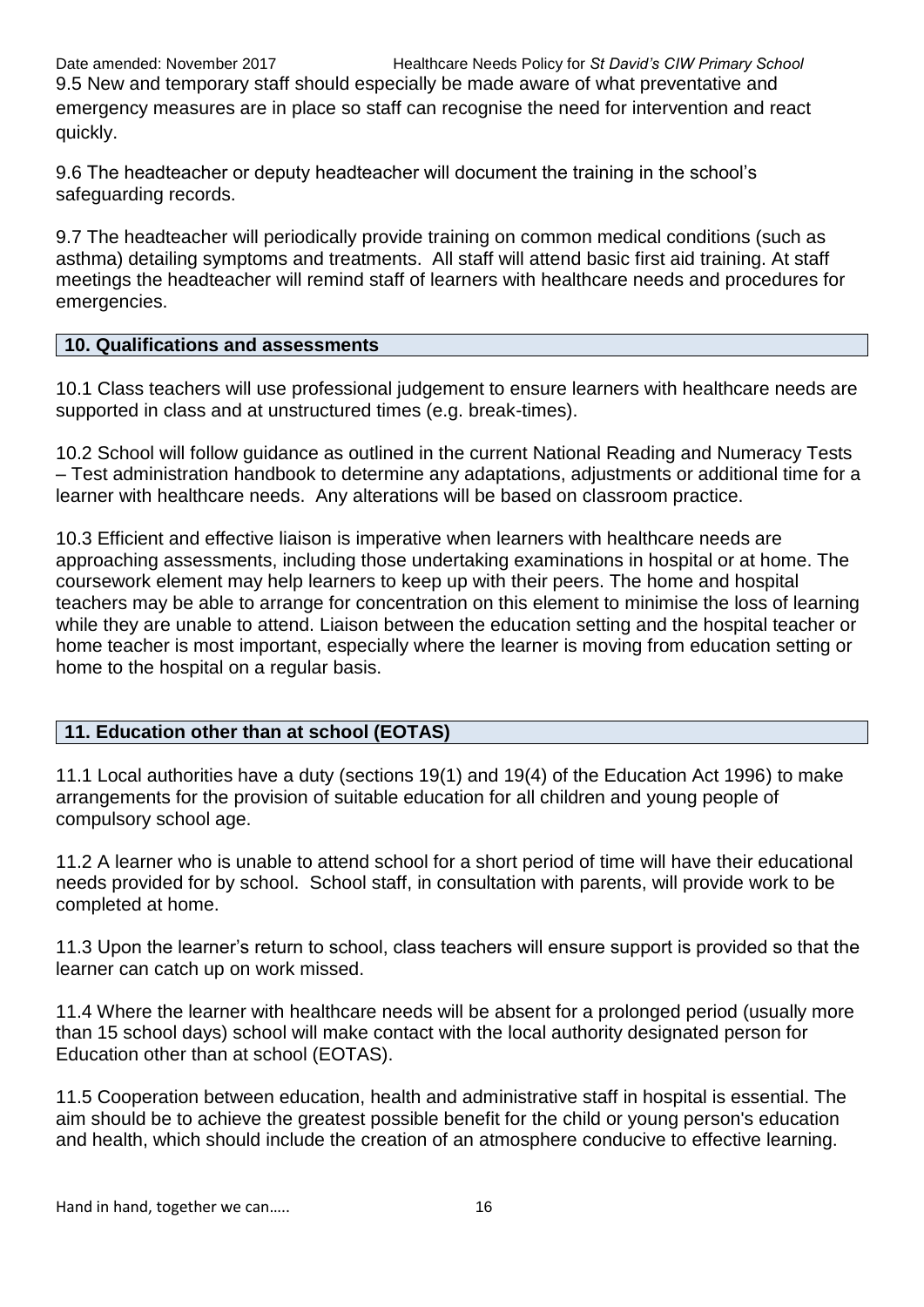#### **12. School transport**

School will liaise with the local authority where this is a requirement.

There are statutory duties on local authorities, head teachers and governing bodies in relation to learners travelling to the place where they receive their education or training17. For example, depending upon the circumstances, local authorities may need to arrange home-to-school transport for a learner, or provide appropriately trained escorts for such journeys to facilitate the attendance of a learner.

#### **13. Reviewing policies, arrangements and procedures**

School will review its practices at least annually and update the policy accordingly.

School will work with parents, healthcare professionals, local authority and other relevant bodies to review and update any healthcare plans as changes are needed.

IHPs may require frequent reviews depending on the healthcare need – this should involve all key stakeholders including, where appropriate, the learner, parents, education and health professionals and other relevant bodies.

#### **14. Insurance arrangements**

School maintains public liability insurance to the level of forty million pounds. This covers on and off site activities. School is also covered by further levels of insurance for specific activities or eventualities. Further details can be obtained by contacting school. (Zurich Municipal)

Where a learner's healthcare needs are significantly complex, school will consult with the local authority to ascertain its insurance cover and responsibilities.

Additional cover is arranged for some activities, e.g. off-site activities for learners with particular needs.

#### **15. Complaints procedure**

Occasionally there may be times when you have a concern or issue that you wish to raise. We would welcome the opportunity to deal with this matter and ask that you contact school as soon as possible.

# **From the School Prospectus:**

There may be an occasion when something happens in school that you are not happy about. Our complaints procedure is a way of ensuring that anyone with an interest in the school can raise a concern, with confidence that it will be listened to and, if well founded, dealt with in an appropriate and timely fashion. Sometimes you might be concerned about matters that are not decided by the school, in which case we will tell you to whom you should complain.

#### INFORMAL

Most concerns can be settled quickly just by speaking to the relevant person in school, without the need to use a formal procedure:

- Generally, the member of staff involved should be parents' initial contact. Complaints should be brought to the attention of the school as soon as possible- within 10 school days.
- If it is not possible to resolve the matter in this way, the Headteacher should be approached, within 5 days of receiving a response to your concern.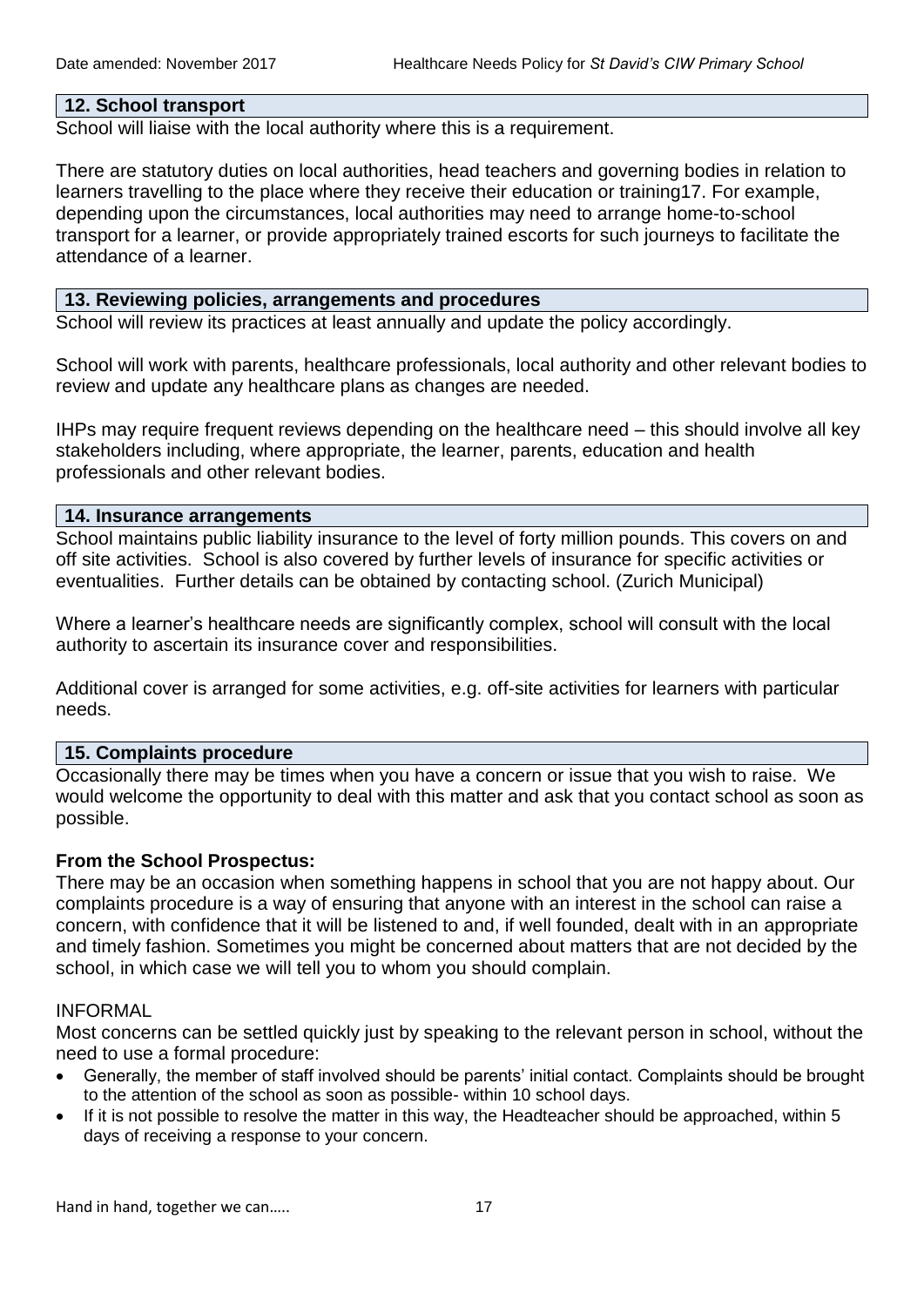- Complaints should **then** be passed in writing to the Headteacher.
- If it is not possible to resolve the matter in this way, the complaint should be addressed to the Chair of Governors.

The following is a **summary** of our full complaints procedure. Full details of the procedure may be obtained from the School Office or from the Clerk to the Governing Body:

- Complaints should be brought to the attention of the school as soon as possible. Any matters raised more than 3 months after the event will not be considered, save in exceptional circumstances.
- A log will be kept of all complaints and is retained for seven years.
- Your complaint will be dealt with fairly and impartially, and as quickly and effectively as possible within 10 school days of receipt of the same, save in exceptional circumstances.
- Your complaint will be kept confidential, with only those involved in investigating and making a decision being aware of the details of the complaint. It is likely, however, that the person who is being complained about will be told of the complaint.
- You will be kept informed of progress throughout the process.

A copy of the full complaints procedure is available from the Headteacher and on the school website.

# **16. Individual healthcare plans (IHPs)**

16.1 IHPs set out what support is required by a learner. IHPs are essential where healthcare needs are complex, fluctuating, long term or where there is a high risk that an emergency intervention will be needed. However, not all learners with healthcare needs require an IHP. The aim of the plan is to capture the steps which need to be taken to help a learner manage their condition and overcome any potential barriers to participating fully in education.

16.2 School retains responsibility for finalising and implementing the plan but will liaise with learners, parents, health professionals and local authority as required.

16.3 School will ensure the plan retains the best interests of the learner in mind and ensure it assesses the risks to the learner's education, health and social well-being. Where a learner has an SEN the IHP will be linked or attached to any individual education plan, Statement of SEN, or learning and skills plan.

16.4 School will review at least annually or more frequently should there be new evidence that the needs of the learner have changed.

16.5 In formulating a plan school will organise a meeting with appropriate staff, the parents, the learner and appropriate clinicians to determine if the learner's healthcare needs require an IHP, or whether this would be inappropriate or disproportionate. If consensus cannot be reached, the headteacher will make the final decision. This can be challenged through the complaints procedure.

# **16.6 Development of the IHP**

Figure 1 outlines the process for identifying whether an IHP is needed.

In some cases e.g. short term anti-biotics; at the end of stage 2 'gather information' stage it might be clear that an IHP is not needed. In this case it will not be necessary to progress to stage 3 and 4.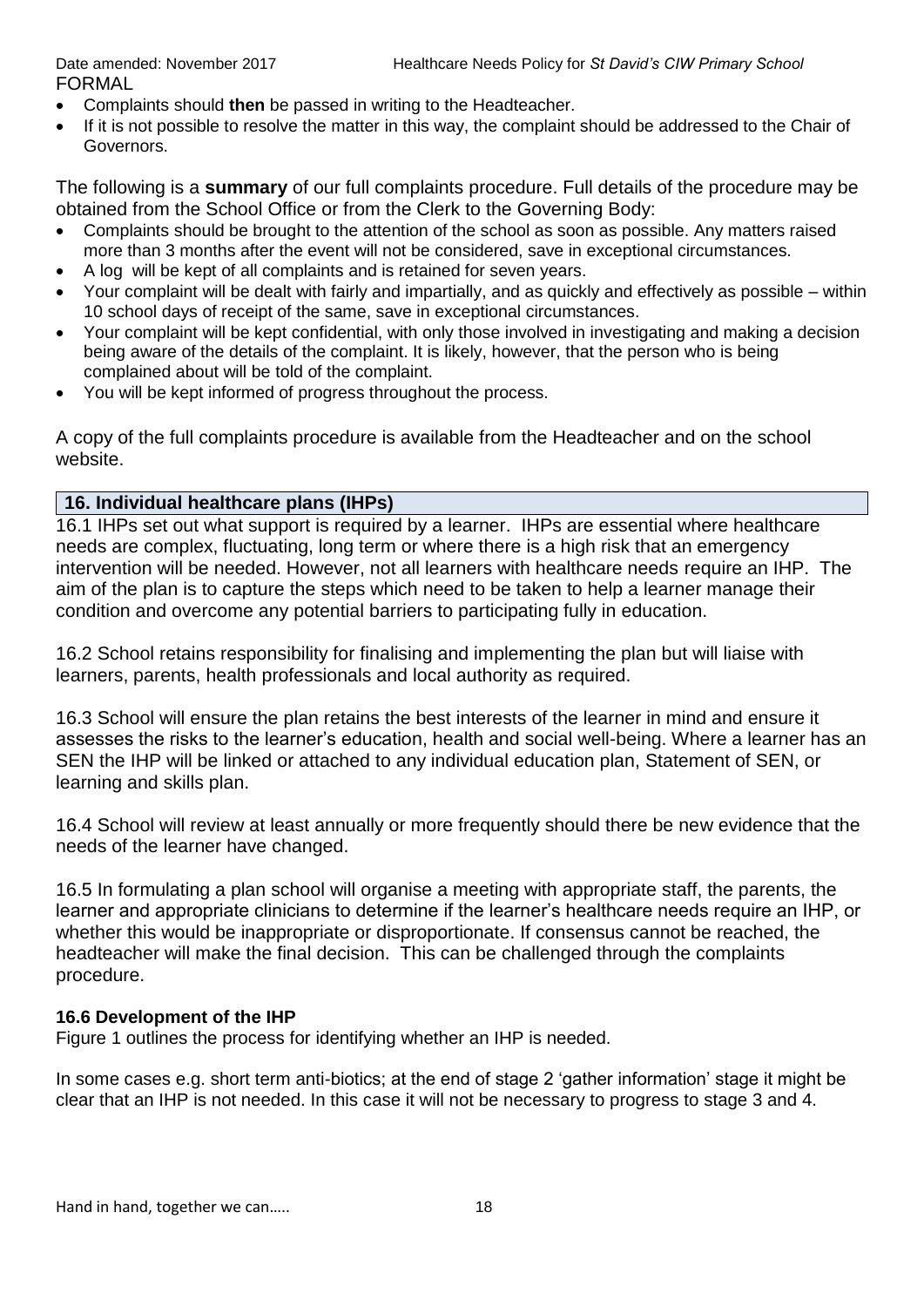# **Stage 1: Identify pupils with healthcare needs:**

- Pupil is identified from enquiry form/admission booklet or other route (or annual pupil data collection form).
- Parent/carer or pupil informs school of a healthcare need or change in healthcare need.
- Healthcare professional identifies.
- Transition discussions are held in good time, e.g. 8 weeks before either the end of term or moving to comprehensive school.

#### **Stage 2: Gather information:**

- If there is a potential need for an IHP; the school should discuss this with the parent/carer and if appropriate, the pupil themselves.
- This must be done where appropriate in conjunction with the relevant healthcare professional. This will support the decision making process about whether an IHP is needed.

# **Stage 3: Establish if an IHP should be made:**

- The headteacher or delegated person should organise a meeting with appropriate staff, parents/carers, the pupil, and appropriate clinicians to determine if the healthcare needs of the pupil require an IHP, or whether this would be inappropriate or disproportionate.
- If there is a contentious issue with a parent/carer, then the headteacher will take the decision on how to take this forward; which can be challenged through the complaints procedure.

#### **Stage 4: If an IHP is needed:**

- The headteacher or delegated person, under the guidance of the appropriate healthcare professionals, parents/carers and the pupil should develop the IHP in partnership. This includes instigating, coordinating, facilitating meetings, documentation and overall communication in the school. **(***The school may use* **s***ome third sector organisations online condition-specific IHPs to tailor for learners' needs.***)**
- The headteacher or delegated person to facilitate necessary risk assessments and interventions are done to ensure the child's safety.
- The headteacher or the delegated person will identify appropriate staff to support the pupil including identifying any training needs and the source of training.
- The headteacher or the delegated person will make arrangements for training by relevant and appropriately qualified specialists.
- The headteacher or delegated person will circulate the IHP and any subsequent updates to: parent/carer, headteacher, class teacher/ALNCo (as appropriate), and the relevant healthcare professional. NB consent from parent/carer and pupil must be obtained to do this.
- The headteacher or delegated person will set appropriate review date and define any other triggers for review.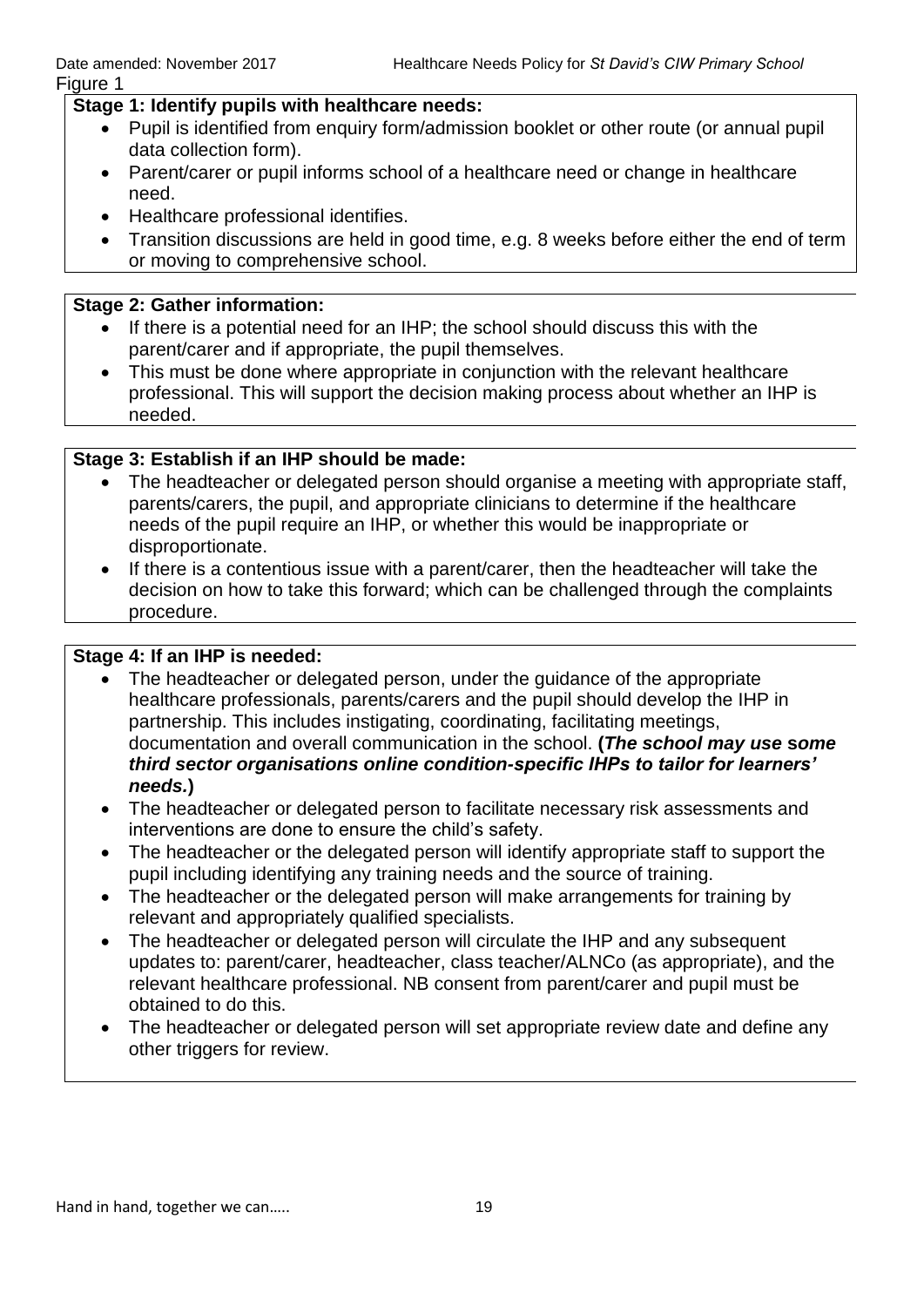16.7 The development of detailed IHPs may involve:

- the learner
- the parents
- input or information from previous education setting
- appropriate healthcare professionals
- social care professionals
- the Headteacher and/or delegated responsible individual for healthcare needs
- teachers and support staff, including catering staff
- any individuals with relevant roles such as a first aid coordinator, a well-being officer, and special educational needs coordinator (ALNCo).

16.8 While the plan should be tailored to each individual learner, it may include:

- details of the healthcare need and a description of symptoms
- specific requirements such as dietary requirements, pre-activity precautions (e.g. before physical education classes)
- medication requirements, e.g. dosage, side effects, storage requirements, arrangements for administration
- an impact statement (jointly produced by a healthcare professional and a teacher) on how the learner's healthcare condition and/or treatment affects their learning and what actions are required to mitigate these effects
- actions required
- emergency protocols and contact details
- the role the education setting can play, e.g. a list of things to be aware of
- review dates and review triggers
- roles of particular staff, e.g. a contact point for parents, staff responsible for administering/supervising medication, and arrangements for cover in their absence
- consent/privacy/sensitive information-sharing issues
- staff training needs, such as with regard to healthcare administration, aids and adaptive technologies
- $\bullet$  record keeping  $-$  how it will be done, and what information is communicated to others
- home-to-school transport this is the responsibility of the local authority, who may find it helpful to be aware of the learner's IHP and what it contains, especially in respect of emergency situations.

16.9 The aim of the plan is to capture the steps which need to be taken to help a learner manage their condition and overcome any potential barriers to participating fully in education. Those devising the plan should agree who will take the lead, but responsibility for ensuring it is finalised and implemented rests with the education setting. Many third sector organisations have produced condition-specific template IHPs that the school can use as a template.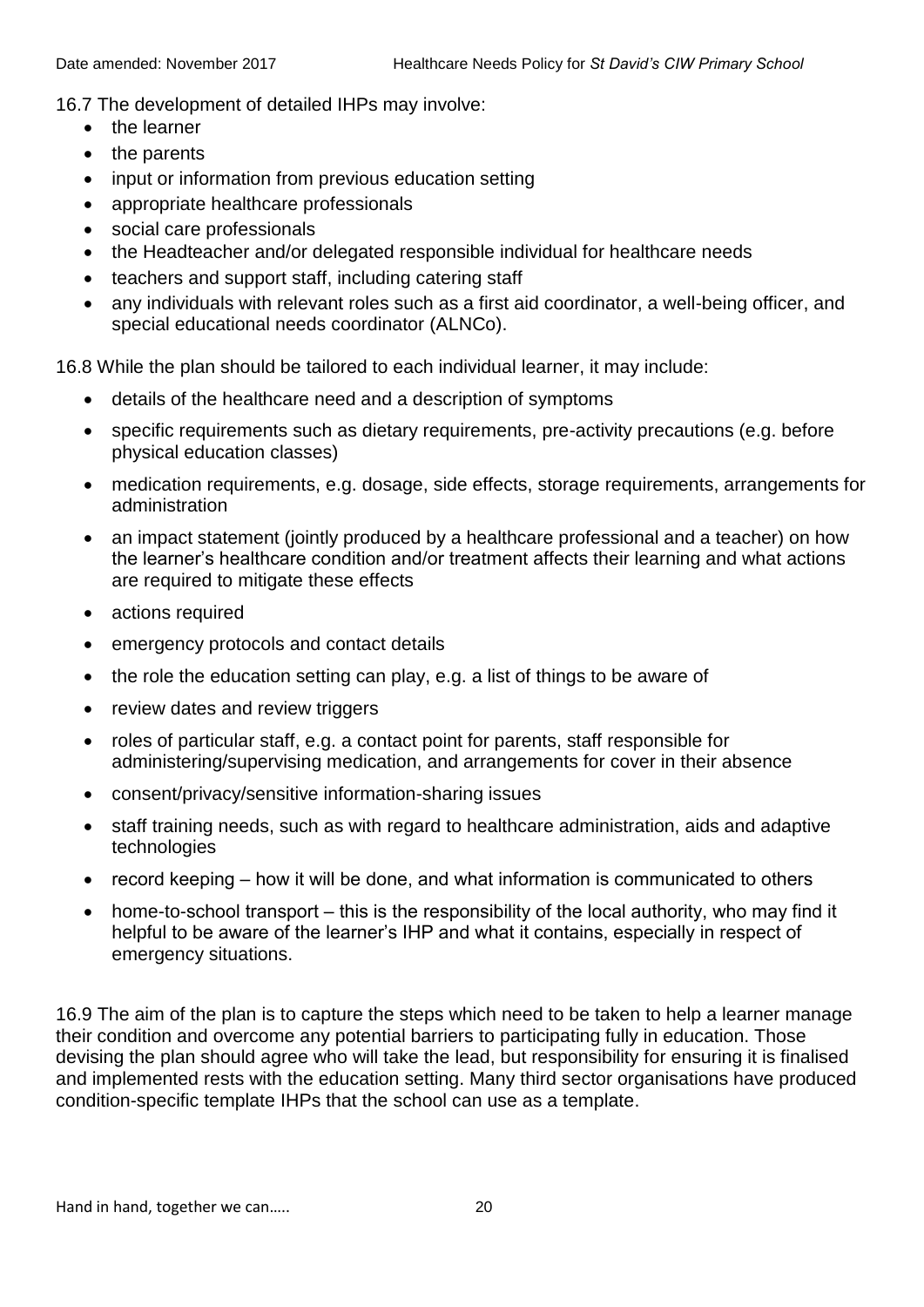#### **17. Unacceptable practice**

St David's school recognises that it is not acceptable practice to:

- prevent learners from attending an education setting due to their healthcare needs, unless their attending the setting would be likely to cause harm to the learner or others
- prevent learners from easily accessing their inhalers or other medication, and prevent them from taking their medication when and where necessary
- assume every learner with the same condition requires the same treatment
- ignore the views of the learner or their parents, or ignore healthcare evidence or opinion (although these views may be queried with additional opinions sought promptly)
- send learners with healthcare needs home frequently or prevent them from staying for normal activities, including lunch, unless this is suitably specified in their IHP
- send a learner who becomes ill or needs assistance to a medical room or main office unaccompanied or with someone unable to properly monitor them
- penalise a learner for their attendance record if the absence is related to their healthcare needs- these absences are authorised
- prevent learners from drinking, eating or taking toilet or other breaks whenever needed in order to manage their healthcare needs effectively
- require parents, or otherwise make them feel obliged, to attend the education setting, trip or other off-site activity to administer medication or provide healthcare support to the learner, including for toileting issues (unless specified in their IHP or risk assessment
- expect or cause a parent to give up work or other commitments because the education setting is failing to support a learner's healthcare needs
- ask a learner to leave the classroom or activity if they need to administer non-personal medication or consume food in line with their health needs (unless specified their IHP or in agreement with learner/parents)
- prevent or create unnecessary barriers to a learner's participation in any aspect of their education, including trips, e.g. by requiring a parent to accompany the learner.
- request adjustments or additional time for National Tests a learner at a late stage. They should be applied for in good time. Consideration should also be given to adjustments or additional time needed in other tests

School will ensure that all staff are made aware of the policy and this will be reviewed in staff meetings periodically.

School will audit its provision for supporting learners with healthcare needs when revising this policy or reviewing IHP.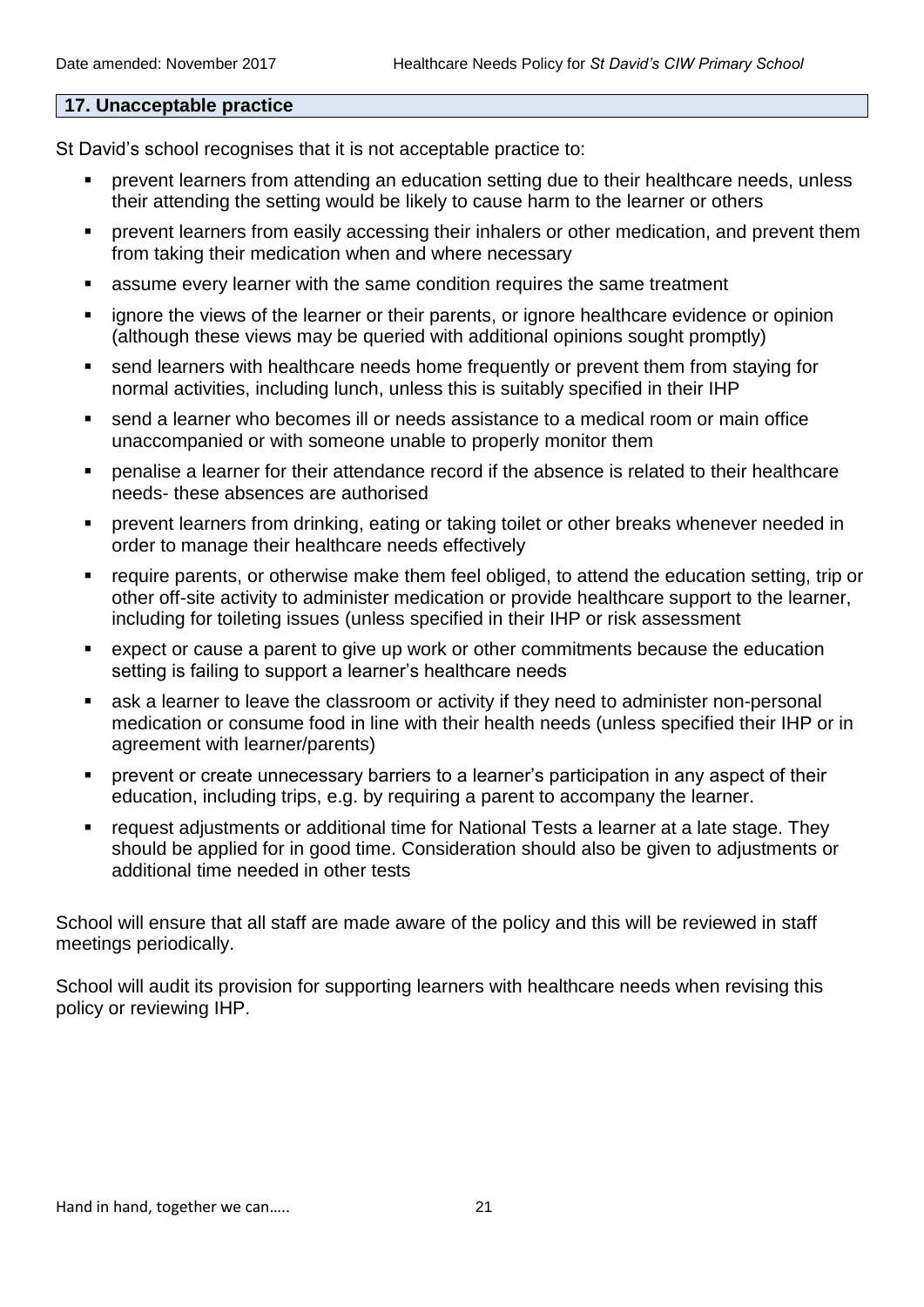# **Annex 2: Form templates**

Our school uses the forms listed below according to their particular policies on supporting learners with healthcare needs.

- Form 1 Contacting emergency services
- Form 2 Parental agreement for education setting to administer medicine
- Form 3 Headteacher/head of setting agreement to administer medicine
- Form 4 Record of medicine stored for and administered to an individual learner
- Form  $5 -$  Record of medicines administered to all learners  $-$  by date
- Form 6 Request for learner to carry/administer their own medicine
- Form 7 Staff training record administration of medicines
- Form 8 Medication/healthcare incident report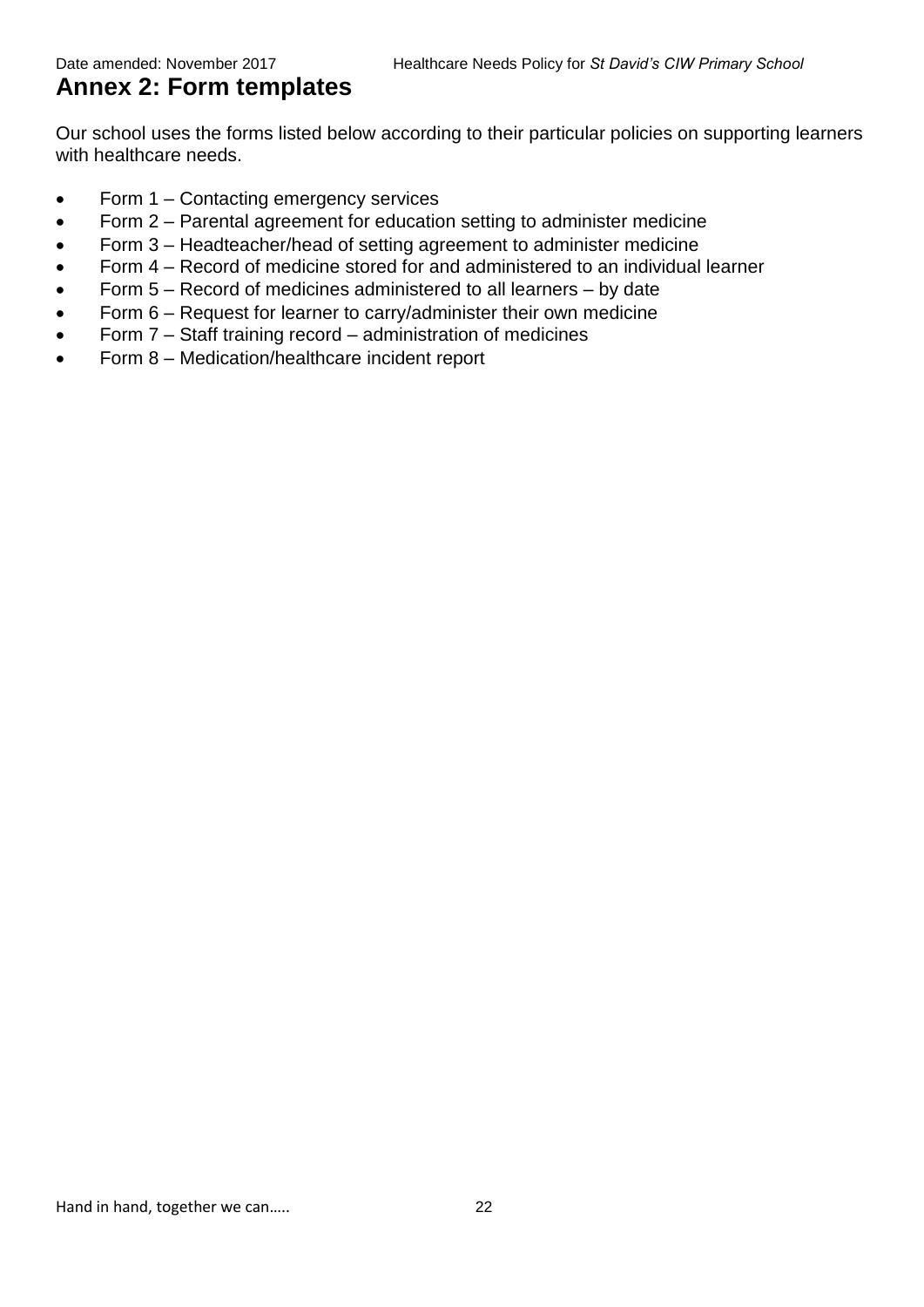# **Form 1: Contacting emergency services**

| <b>Request for an Ambulance</b>                                                                                                                        |
|--------------------------------------------------------------------------------------------------------------------------------------------------------|
| Dial 999, ask for an ambulance, and be ready with the following<br>information where possible.                                                         |
| 1. State your telephone number.                                                                                                                        |
| 2. Give your location as follows                                                                                                                       |
| <b>St David's CIW Primary School</b><br><b>Colwinston Village</b><br><b>Near Cowbridge</b><br><b>Vale of Glamorgan</b>                                 |
| 3. State that the postcode is CF71 7NL                                                                                                                 |
| 4. Give the exact location in the education setting                                                                                                    |
| Off the A48 at Crack Hill & follow the school sign.<br>School is on the right hand side                                                                |
| 5. Give your name.                                                                                                                                     |
| 6. Give the name of the learner and a brief description of<br>symptoms.                                                                                |
| 7. Inform Ambulance Control of the best entrance and state<br>that the crew will be met in the main car park and taken<br>to [name location of pupil]. |
| 8. Don't hang up until the information has been repeated<br>back.                                                                                      |
| Speak clearly and slowly and be ready to repeat information if<br>asked to.                                                                            |
| Put a completed copy of this form by all the telephones in the<br>education setting.                                                                   |
|                                                                                                                                                        |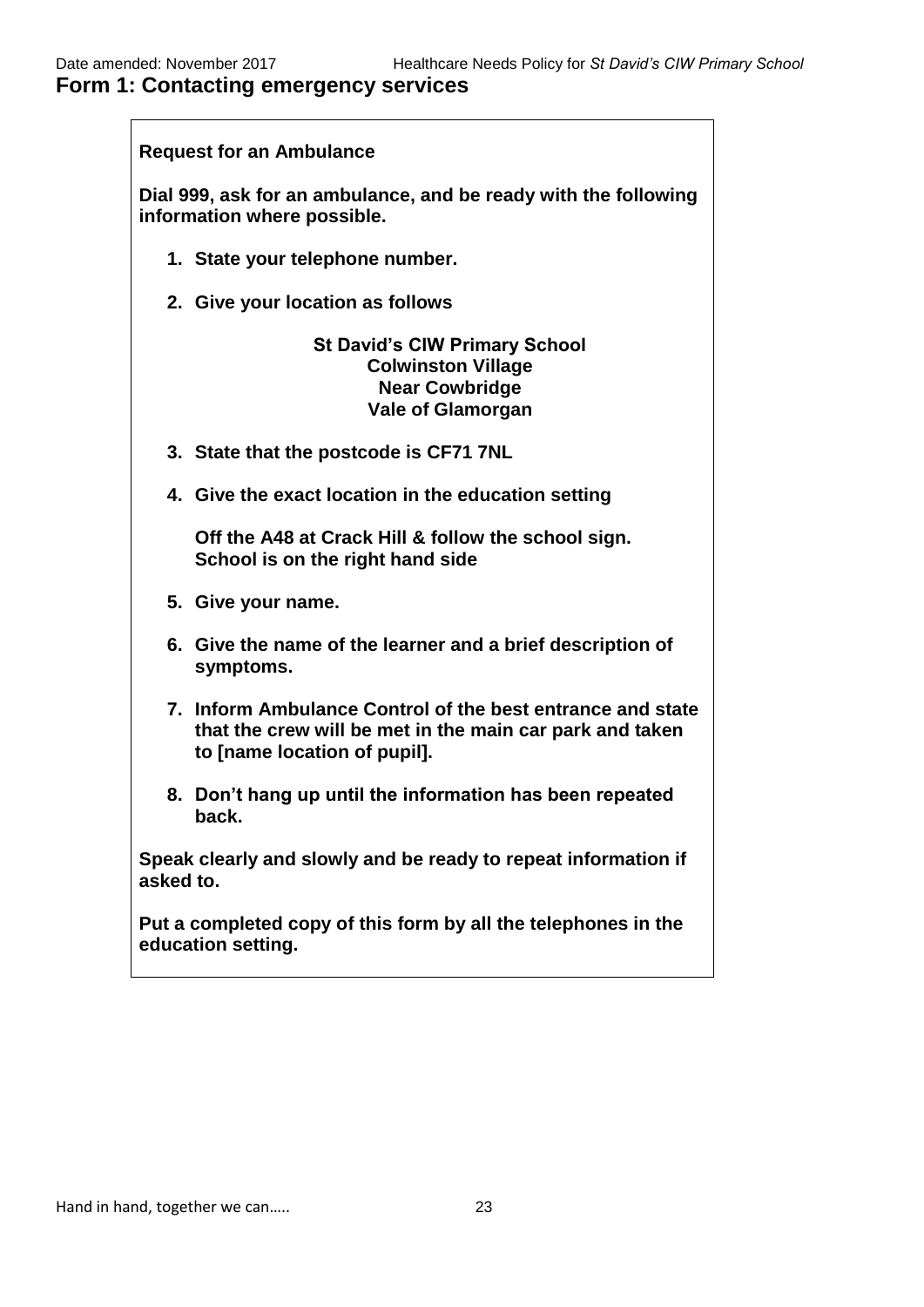# **Form 2: Parental agreement for education setting to administer medicine**

**St David's needs your permission to give your child medicine. Please complete and sign this form to allow this.** 

| Name of           |                                  | <b>St David's CIW VA Primary</b> |               |  |
|-------------------|----------------------------------|----------------------------------|---------------|--|
|                   |                                  |                                  |               |  |
| education setting |                                  |                                  |               |  |
|                   |                                  |                                  |               |  |
| Name of child     |                                  |                                  | Date of birth |  |
|                   |                                  |                                  |               |  |
|                   |                                  |                                  |               |  |
| Group/class/form  |                                  |                                  |               |  |
|                   |                                  |                                  |               |  |
| Healthcare need   |                                  |                                  |               |  |
|                   |                                  |                                  |               |  |
|                   |                                  |                                  |               |  |
|                   |                                  |                                  |               |  |
|                   |                                  |                                  |               |  |
|                   |                                  |                                  |               |  |
|                   |                                  |                                  |               |  |
|                   |                                  |                                  |               |  |
|                   |                                  |                                  |               |  |
|                   |                                  |                                  |               |  |
|                   |                                  | <b>Medicine</b>                  |               |  |
| Name/type of      |                                  |                                  |               |  |
| medicine          |                                  |                                  |               |  |
| (as described on  |                                  |                                  |               |  |
|                   |                                  |                                  |               |  |
| the container)    |                                  |                                  |               |  |
|                   |                                  |                                  |               |  |
| Date dispensed    |                                  |                                  | Expiry date   |  |
|                   |                                  |                                  |               |  |
| Agreed review     |                                  |                                  |               |  |
| date to be        |                                  |                                  |               |  |
|                   |                                  |                                  |               |  |
| initiated by      |                                  |                                  |               |  |
| [name of          |                                  |                                  |               |  |
| member of staff]  |                                  |                                  |               |  |
| Dosage and        |                                  |                                  |               |  |
| method            |                                  |                                  |               |  |
|                   |                                  |                                  |               |  |
|                   |                                  |                                  |               |  |
| Timing            |                                  |                                  |               |  |
|                   |                                  |                                  |               |  |
| Special           |                                  |                                  |               |  |
|                   |                                  |                                  |               |  |
| precautions       |                                  |                                  |               |  |
|                   |                                  |                                  |               |  |
| Are there any     |                                  |                                  |               |  |
| side effects that |                                  |                                  |               |  |
|                   |                                  |                                  |               |  |
| the setting needs |                                  |                                  |               |  |
| to                |                                  |                                  |               |  |
| know about?       |                                  |                                  |               |  |
|                   |                                  |                                  |               |  |
| Self-             |                                  |                                  |               |  |
|                   | (delete as appropriate) Yes / No |                                  |               |  |
| administration    |                                  |                                  |               |  |
|                   |                                  |                                  |               |  |
|                   |                                  |                                  |               |  |
|                   |                                  |                                  |               |  |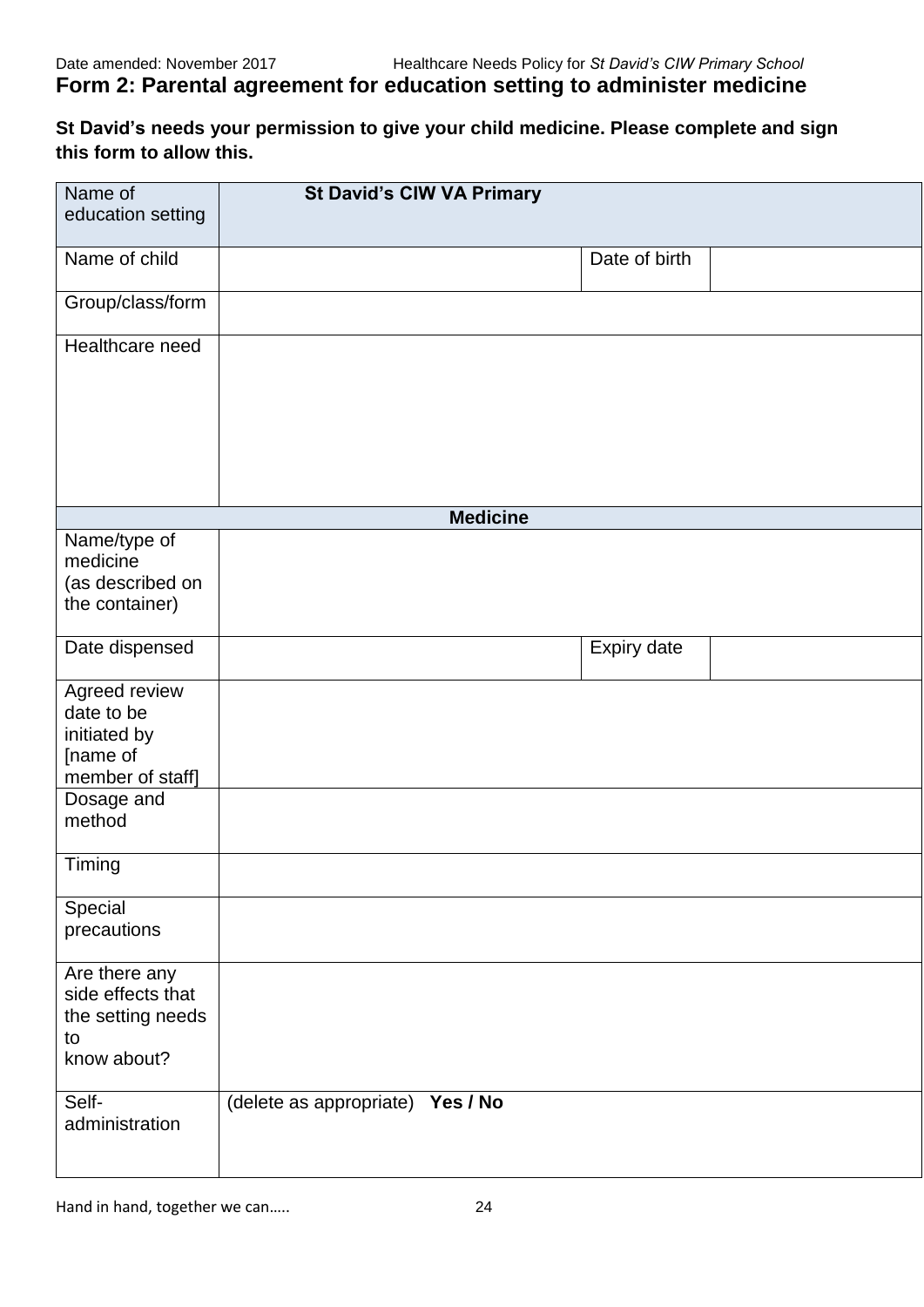| Procedures to<br>take in an<br>emergency |                                                                        |                          |  |
|------------------------------------------|------------------------------------------------------------------------|--------------------------|--|
|                                          | <b>Contact details</b>                                                 |                          |  |
| Name                                     |                                                                        | Daytime<br>telephone no. |  |
| Address                                  |                                                                        |                          |  |
| Relationship to<br>child                 |                                                                        |                          |  |
| ٠                                        | I understand that I must deliver the medicine personally to:           |                          |  |
|                                          |                                                                        |                          |  |
| $\bullet$                                | I understand that I must notify the setting of any changes in writing. |                          |  |
| Signature(s)                             |                                                                        | Date                     |  |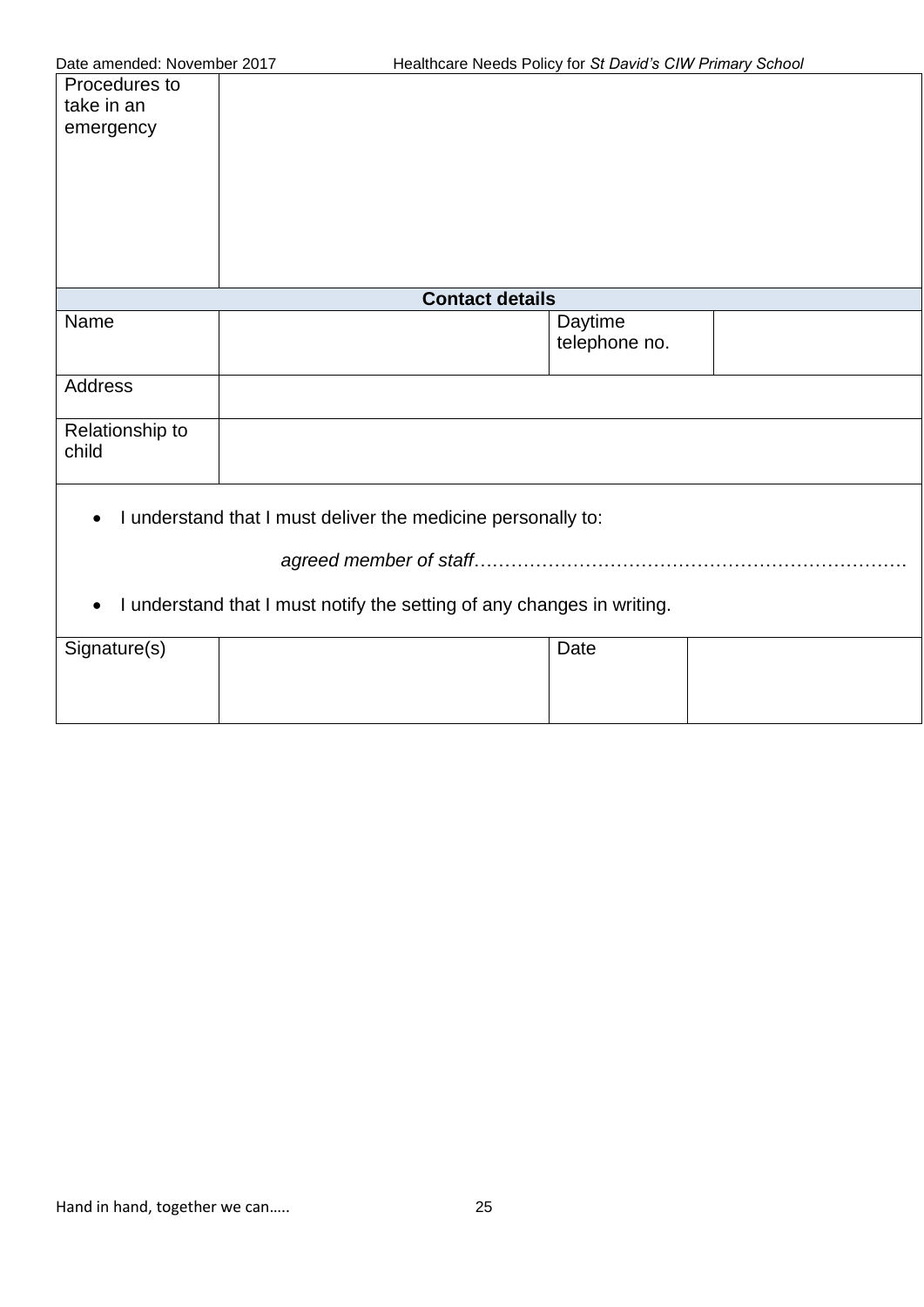# **Form 3: Headteacher/head of setting agreement to administer medicine**

| Name of setting                                              | St David's CIW VA Primary                                                                       |  |
|--------------------------------------------------------------|-------------------------------------------------------------------------------------------------|--|
| It is agreed that                                            | will receive                                                                                    |  |
| [name of learner]                                            | [quantity or quantity range and name of medicine]                                               |  |
|                                                              |                                                                                                 |  |
|                                                              |                                                                                                 |  |
|                                                              |                                                                                                 |  |
| every day at                                                 | [time medicine to be administered, e.g. lunchtime/                                              |  |
|                                                              | afternoon break]                                                                                |  |
|                                                              |                                                                                                 |  |
|                                                              |                                                                                                 |  |
|                                                              |                                                                                                 |  |
|                                                              |                                                                                                 |  |
|                                                              |                                                                                                 |  |
|                                                              | [name of member of staff]                                                                       |  |
| given / supervised<br>while they take their medication by    |                                                                                                 |  |
|                                                              |                                                                                                 |  |
|                                                              | Or in their absence                                                                             |  |
|                                                              |                                                                                                 |  |
|                                                              |                                                                                                 |  |
|                                                              |                                                                                                 |  |
|                                                              | This arrangement will continue until [either end date of course of medicine or until instructed |  |
|                                                              |                                                                                                 |  |
|                                                              |                                                                                                 |  |
| Signed                                                       | Date                                                                                            |  |
| [The headteacher/ head of setting/<br>named member of staff] |                                                                                                 |  |
|                                                              |                                                                                                 |  |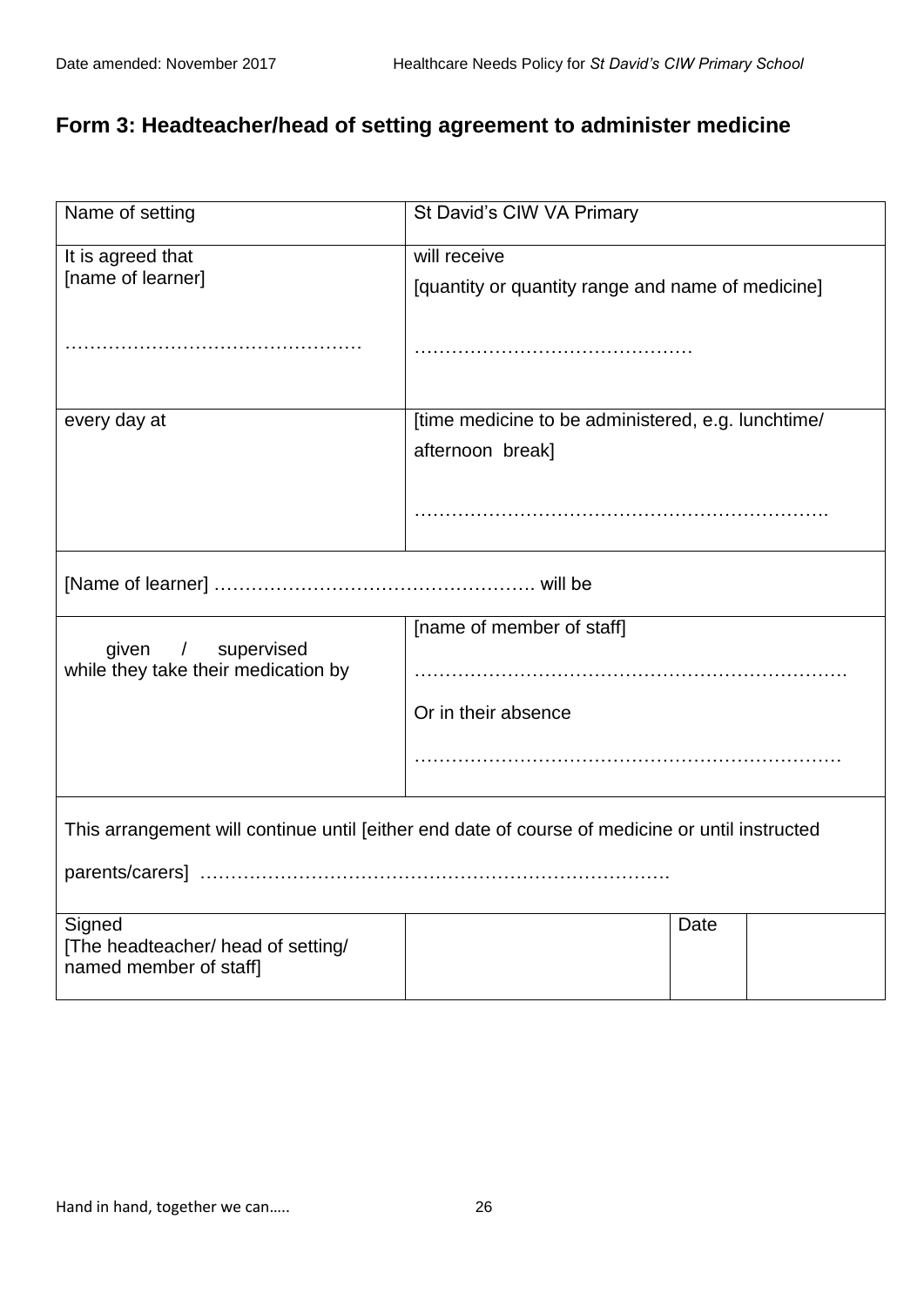**Form 4: Record of medicine stored for and administered to an individual learner**

| Name of setting                  | <b>St David's CIW VA Primary School</b> |
|----------------------------------|-----------------------------------------|
| Name of learner                  |                                         |
| Date medicine provided by parent |                                         |
| Group/class/form                 |                                         |
| Quantity received                |                                         |
| Name and strength of medicine    |                                         |
| Expiry date                      |                                         |
| Quantity returned                |                                         |
| Dose and frequency of medicine   |                                         |
| Staff signature                  |                                         |
| Signature of parent/carer        |                                         |

| Date                          |  |  |
|-------------------------------|--|--|
| Time given                    |  |  |
| Dose given                    |  |  |
| Name of<br>member of<br>staff |  |  |
| Staff initials                |  |  |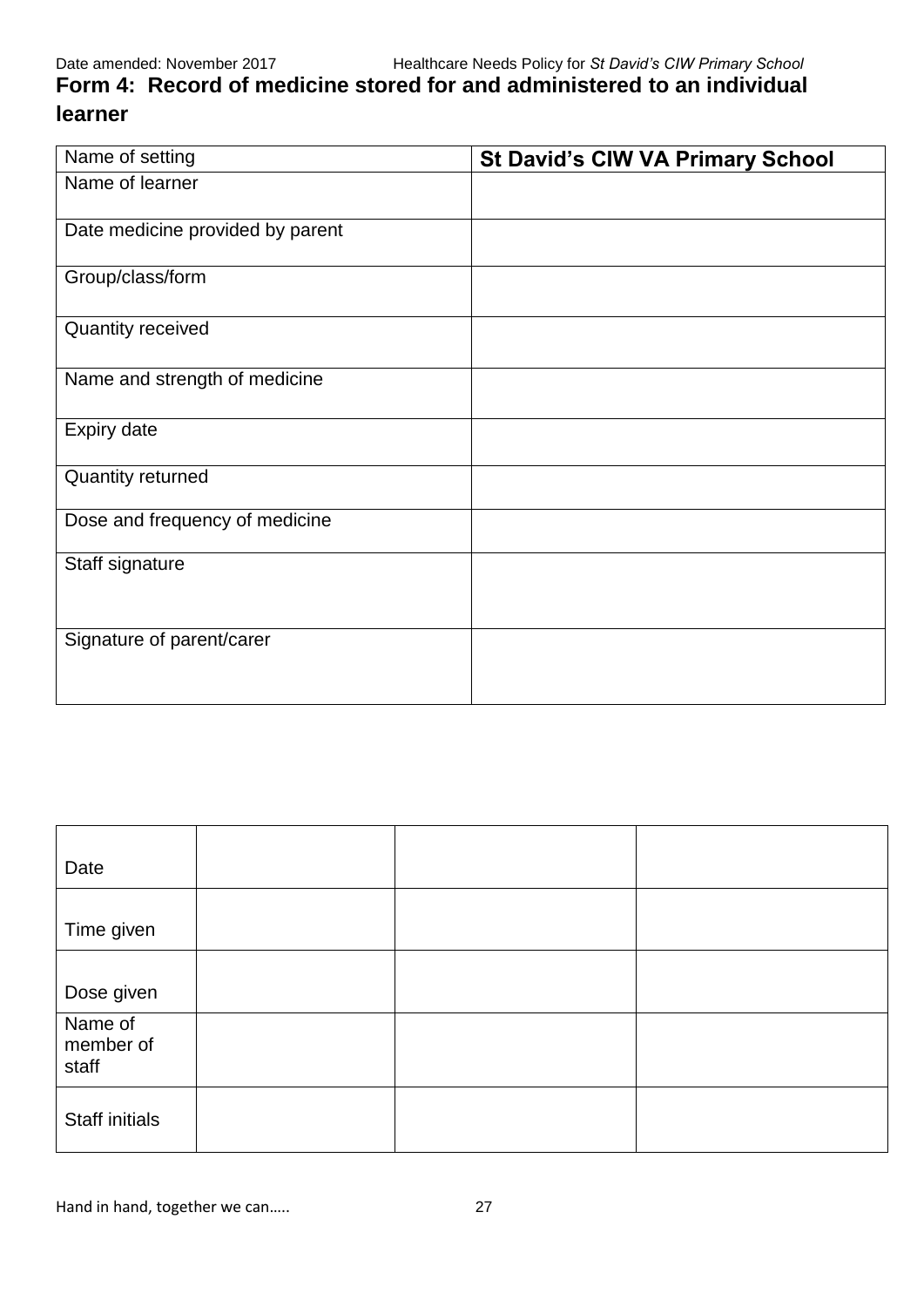| Healthcare Needs Policy for St David's CIW Primary School<br>Date amended: November 2017 |  |  |  |
|------------------------------------------------------------------------------------------|--|--|--|
| Date                                                                                     |  |  |  |
| Time given                                                                               |  |  |  |
| Dose given                                                                               |  |  |  |
| Name of<br>member of<br>staff                                                            |  |  |  |
| <b>Staff initials</b>                                                                    |  |  |  |

| Date                          |  |  |
|-------------------------------|--|--|
| Time given                    |  |  |
| Dose given                    |  |  |
| Name of<br>member of<br>staff |  |  |
| <b>Staff initials</b>         |  |  |

| Date                          |  |  |
|-------------------------------|--|--|
| Time given                    |  |  |
| Dose given                    |  |  |
| Name of<br>member of<br>staff |  |  |
| Staff initials                |  |  |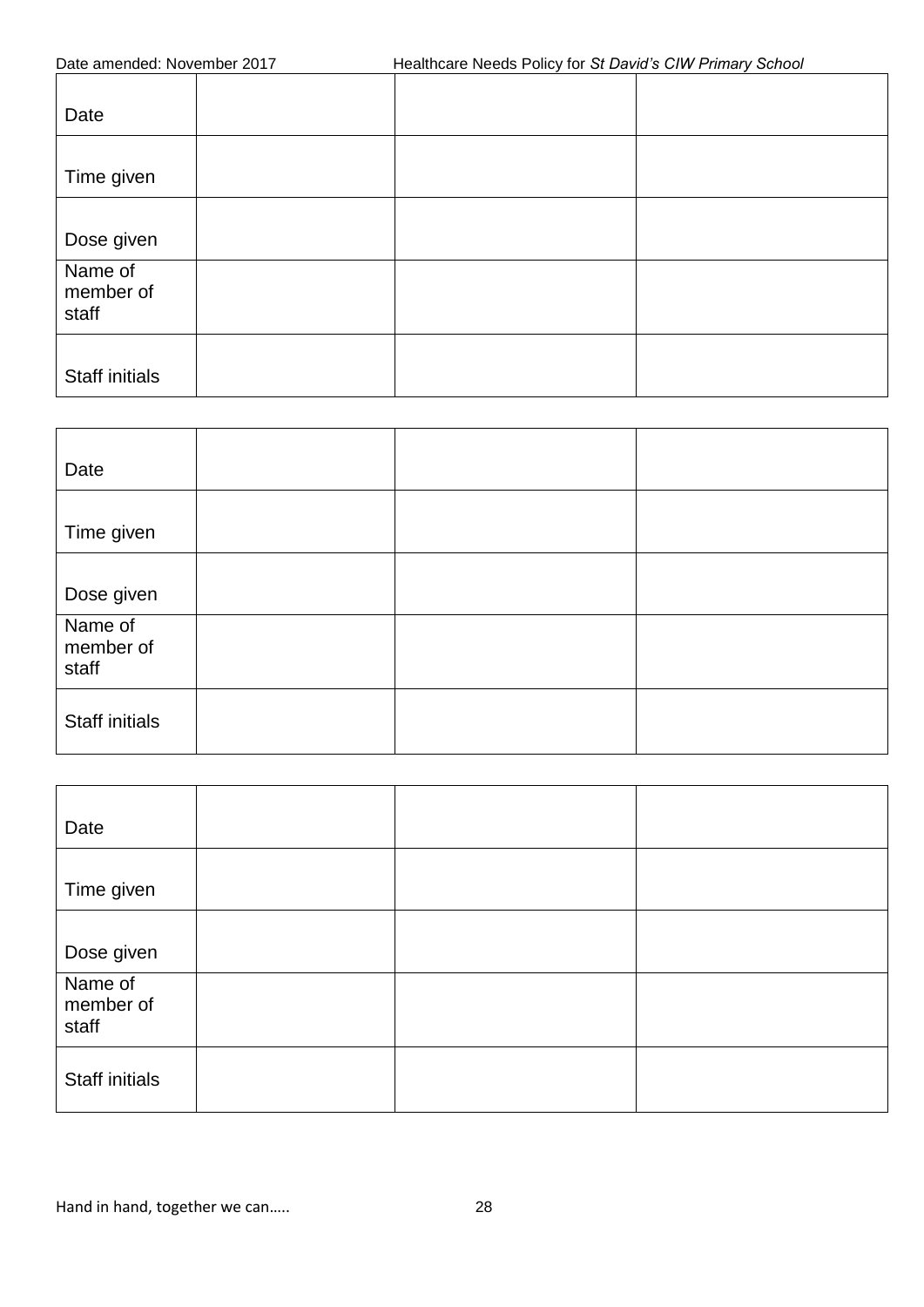# **Form 5: Record of medicines administered to all learners ‒ by date**

Name of setting

St David's CIW VA Primary

| <b>Date</b> | Learner's<br>name | <b>Time</b> | Name of<br>medicine | <b>Dose</b><br>given | Any<br>reactions | <b>Signature</b><br>of staff | <b>Print</b><br>name |
|-------------|-------------------|-------------|---------------------|----------------------|------------------|------------------------------|----------------------|
|             |                   |             |                     |                      |                  |                              |                      |
|             |                   |             |                     |                      |                  |                              |                      |
|             |                   |             |                     |                      |                  |                              |                      |
|             |                   |             |                     |                      |                  |                              |                      |
|             |                   |             |                     |                      |                  |                              |                      |
|             |                   |             |                     |                      |                  |                              |                      |
|             |                   |             |                     |                      |                  |                              |                      |
|             |                   |             |                     |                      |                  |                              |                      |
|             |                   |             |                     |                      |                  |                              |                      |
|             |                   |             |                     |                      |                  |                              |                      |
|             |                   |             |                     |                      |                  |                              |                      |
|             |                   |             |                     |                      |                  |                              |                      |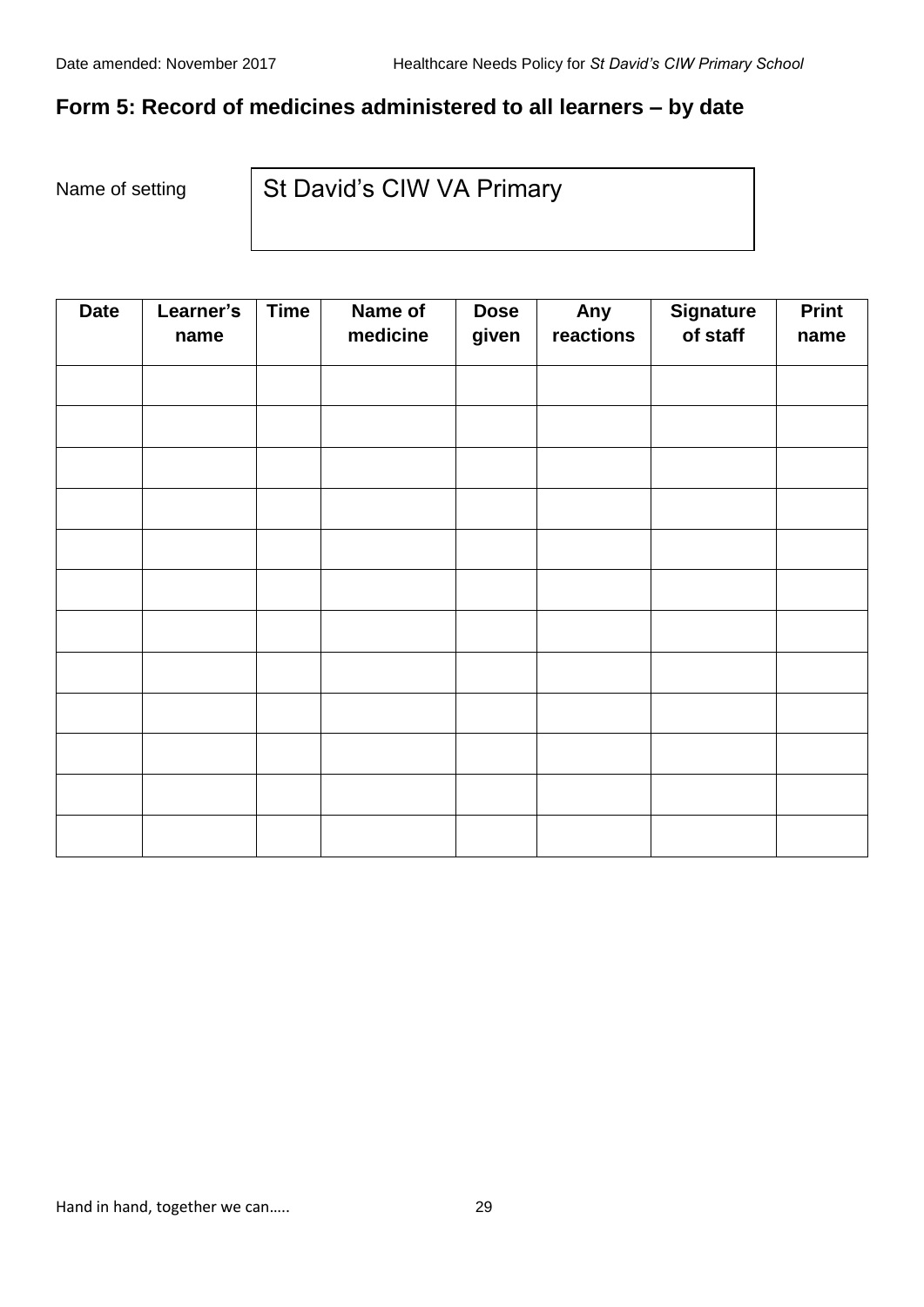# **Form 6: Request for learner to carry/administer their own medicine**

This form must be completed by the parent/carer.

# **If staff have any concerns discuss this request with healthcare professionals.**

| Name of setting                       | <b>ST DAVID'S CIW VA PRIMARY</b>                                                                   |
|---------------------------------------|----------------------------------------------------------------------------------------------------|
|                                       |                                                                                                    |
| Learner's name                        |                                                                                                    |
|                                       |                                                                                                    |
| Group/class/form                      |                                                                                                    |
|                                       |                                                                                                    |
| <b>Address</b>                        |                                                                                                    |
| Name of medicine                      |                                                                                                    |
|                                       |                                                                                                    |
| Carry and administer                  |                                                                                                    |
| Administer from stored location       |                                                                                                    |
| Procedures to be taken in an          |                                                                                                    |
| emergency                             |                                                                                                    |
|                                       |                                                                                                    |
|                                       | <b>Contact information</b>                                                                         |
| Name                                  |                                                                                                    |
|                                       |                                                                                                    |
| Daytime telephone no.                 |                                                                                                    |
| Relationship to learner               |                                                                                                    |
|                                       |                                                                                                    |
| I would like my child to administer   | and/or<br>carry their medicine.                                                                    |
|                                       |                                                                                                    |
| Signed parent/carer                   |                                                                                                    |
| Date                                  |                                                                                                    |
|                                       |                                                                                                    |
|                                       |                                                                                                    |
|                                       |                                                                                                    |
|                                       | I agree to administer and/or carry my medicine. If I refuse to administer my medication as agreed, |
| then this agreement will be reviewed. |                                                                                                    |
|                                       |                                                                                                    |
| Learner's signature                   |                                                                                                    |
|                                       |                                                                                                    |
| Date                                  |                                                                                                    |
|                                       |                                                                                                    |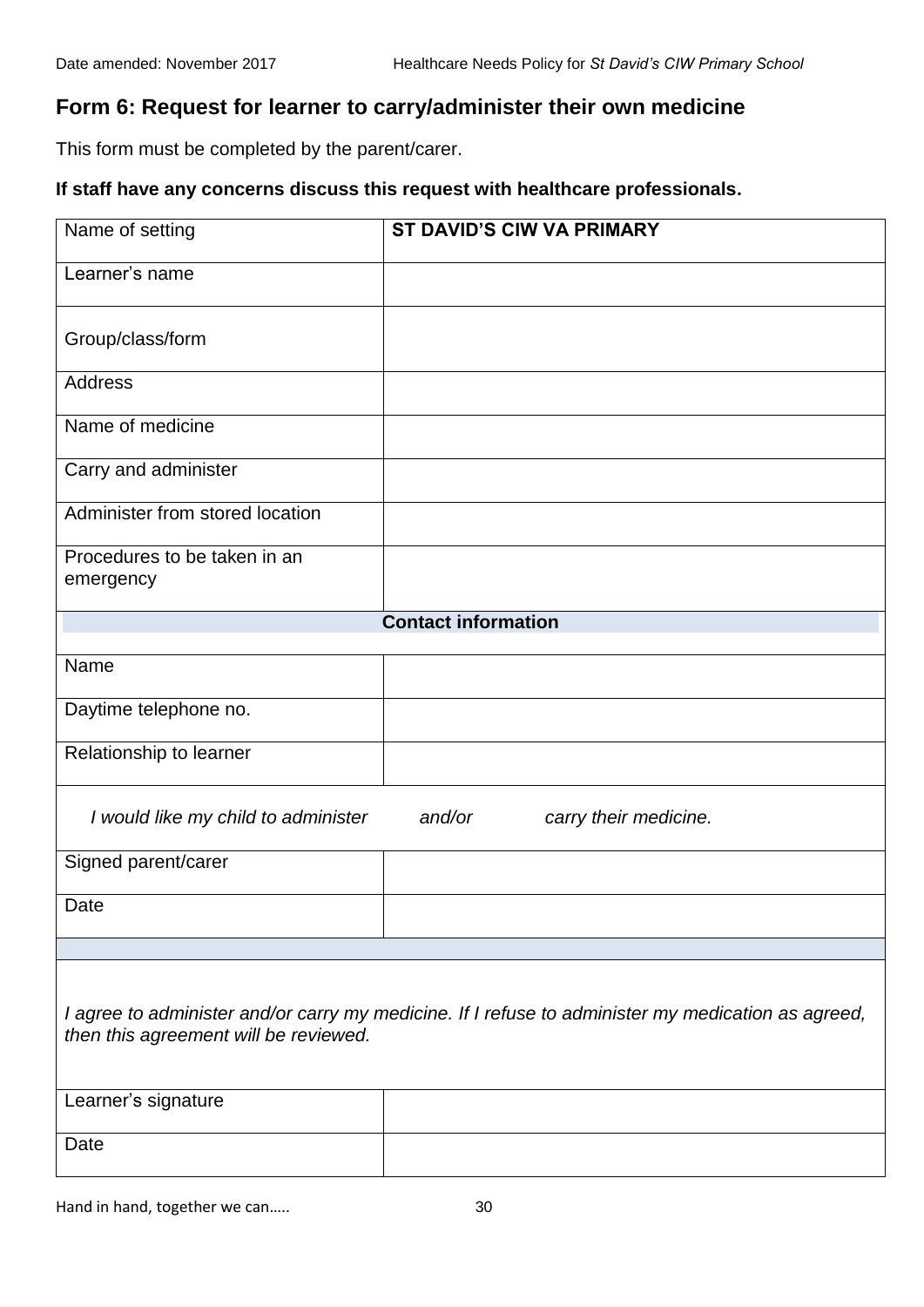# **Form 7: Staff training record ‒ administration of medicines**

Please ensure that the Education Workforce Council registration is updated accordingly.

| Name of setting                                                       | ST DAVID'S CIW VA PRIMARY SCHOOL |  |
|-----------------------------------------------------------------------|----------------------------------|--|
| Name                                                                  |                                  |  |
| Type of training received                                             |                                  |  |
|                                                                       |                                  |  |
|                                                                       |                                  |  |
|                                                                       |                                  |  |
|                                                                       |                                  |  |
| Date of training completed                                            |                                  |  |
| Training provided by                                                  |                                  |  |
| Profession and title                                                  |                                  |  |
|                                                                       |                                  |  |
|                                                                       |                                  |  |
| detailed above and is competent to carry out any necessary treatment. |                                  |  |
|                                                                       | [please state how often]         |  |
| I recommend that the training is<br>updated                           |                                  |  |
|                                                                       |                                  |  |
| Trainer's signature                                                   |                                  |  |
| Date                                                                  |                                  |  |
|                                                                       |                                  |  |
| I confirm that I have received the training detailed above.           |                                  |  |
| Staff signature                                                       |                                  |  |
| Date                                                                  |                                  |  |
| Suggested review date                                                 |                                  |  |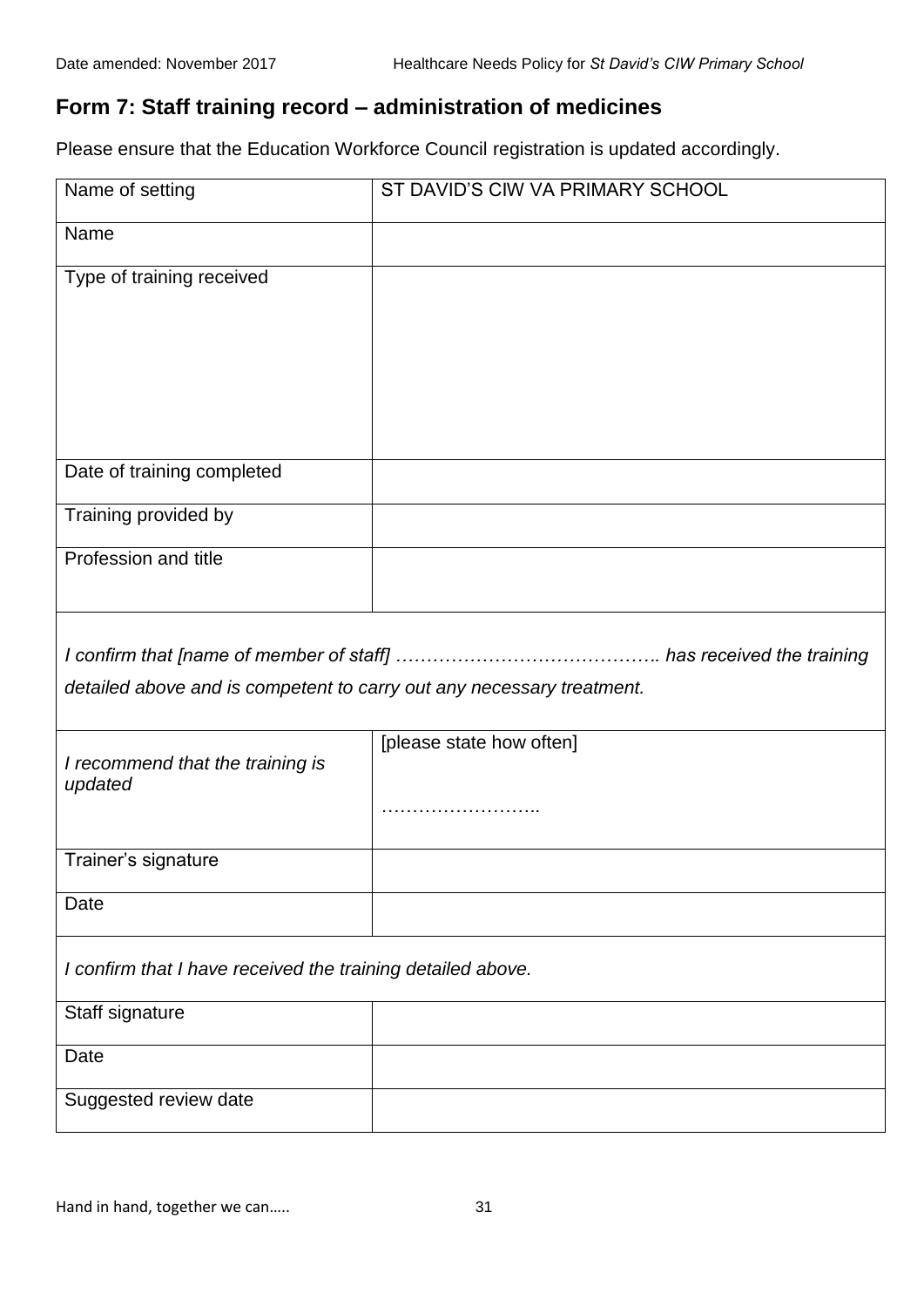# **Form 8: Medication/healthcare incident report**

| Learner's name                                 |                                                                                                      |
|------------------------------------------------|------------------------------------------------------------------------------------------------------|
| Home address                                   |                                                                                                      |
| Telephone no                                   |                                                                                                      |
| Date of incident                               |                                                                                                      |
| Time of incident                               |                                                                                                      |
| <b>Correct medication and</b><br>dosage:       |                                                                                                      |
| <b>Medication normally</b><br>administered by: | Learner<br>$\Box$<br>Learner with staff supervision<br>$\Box$<br>Nurse/school staff member<br>$\Box$ |
| Type of error:                                 | Dose administered 30 minutes after scheduled time $\Box$                                             |
|                                                | Omission <b>D</b>                                                                                    |
|                                                | Wrong dose $\Box$                                                                                    |
|                                                | Additional dose $\Box$                                                                               |
|                                                | Wrong learner $\Box$                                                                                 |
|                                                | Dose given without permissions on file $\Box$                                                        |
|                                                | Dietary $\Box$                                                                                       |
|                                                | Dose administered by unauthorised person $\Box$                                                      |
| <b>Description of incident:</b>                |                                                                                                      |
| <b>Action taken:</b>                           | □ School nurse notified: name, date and time                                                         |
|                                                | $\Box$ Parent notified: name, date and time                                                          |
|                                                | p Physician notified: name, date and time                                                            |
|                                                | □ Poison control notified                                                                            |
|                                                | $\Box$ Learner taken home                                                                            |
|                                                | $\Box$ Learner sent to hospital                                                                      |
|                                                | $\Box$ Other                                                                                         |
| Note:                                          |                                                                                                      |
| Signed:                                        |                                                                                                      |